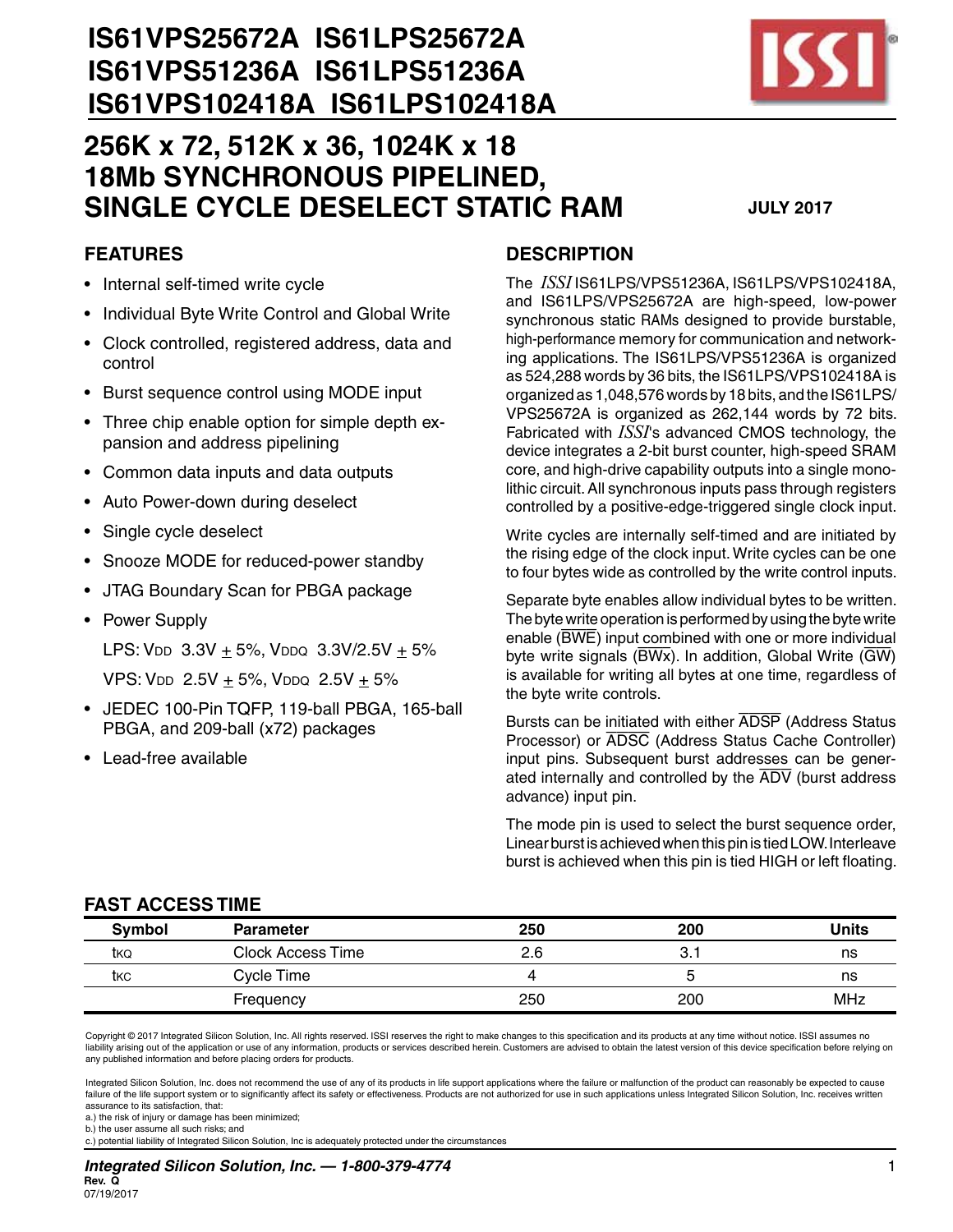

# **BLOCK DIAGRAM**

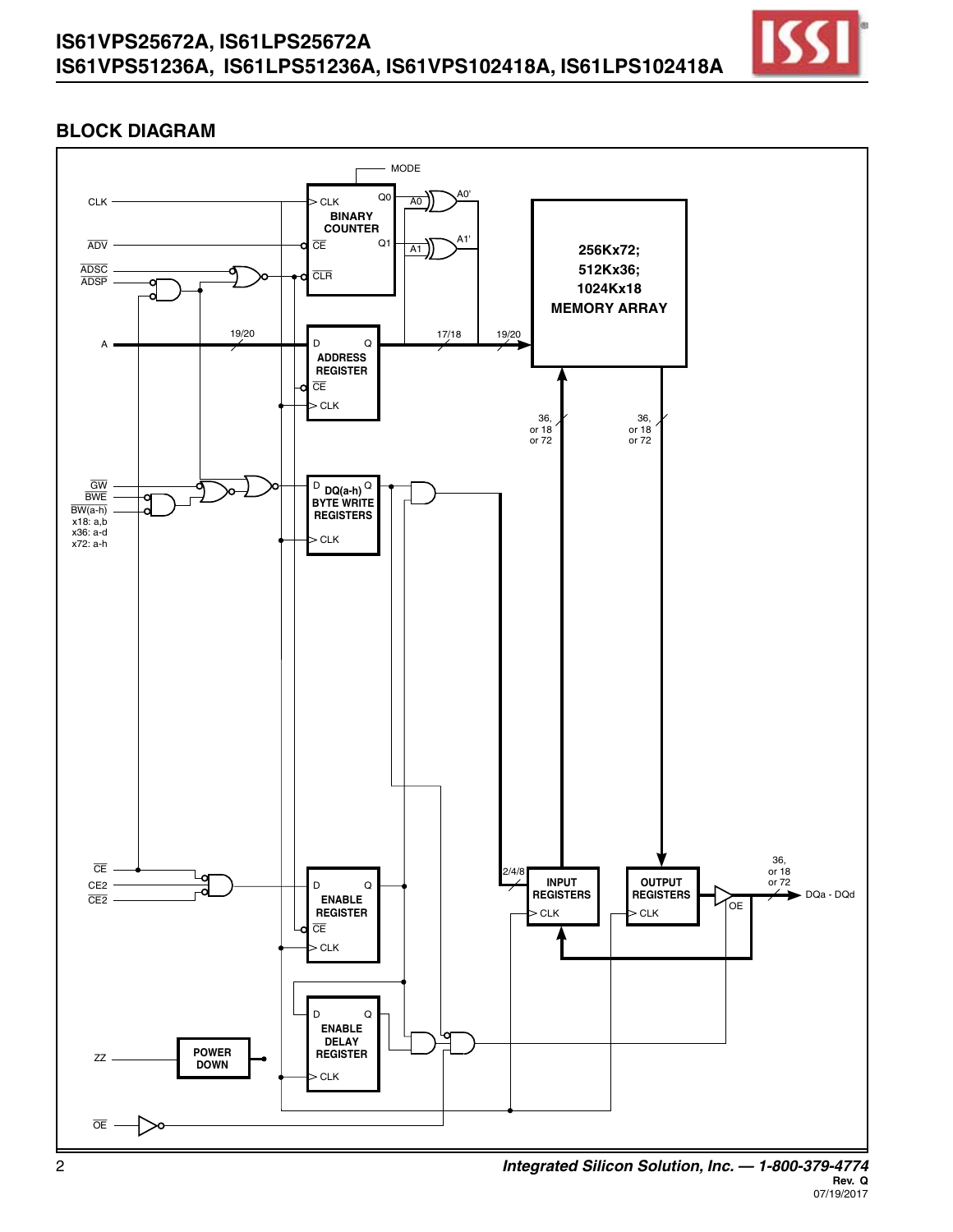# **IS61VPS25672A, IS61LPS25672A IS61VPS51236A, IS61LPS51236A, IS61VPS102418A, IS61LPS102418A**



#### **165-pin BGA**

165-Ball, 13x15 mm BGA 1mm Ball Pitch, 11x15 Ball Array



# **209-Ball BGA**

209-Ball, 14 mm x 22 mm BGA 1 mm Ball Pitch, 11 x 19 Ball Array



#### **119-pin BGA**

119-Ball, 14x22 mm BGA 1mm Ball Pitch, 7x17 Ball Array

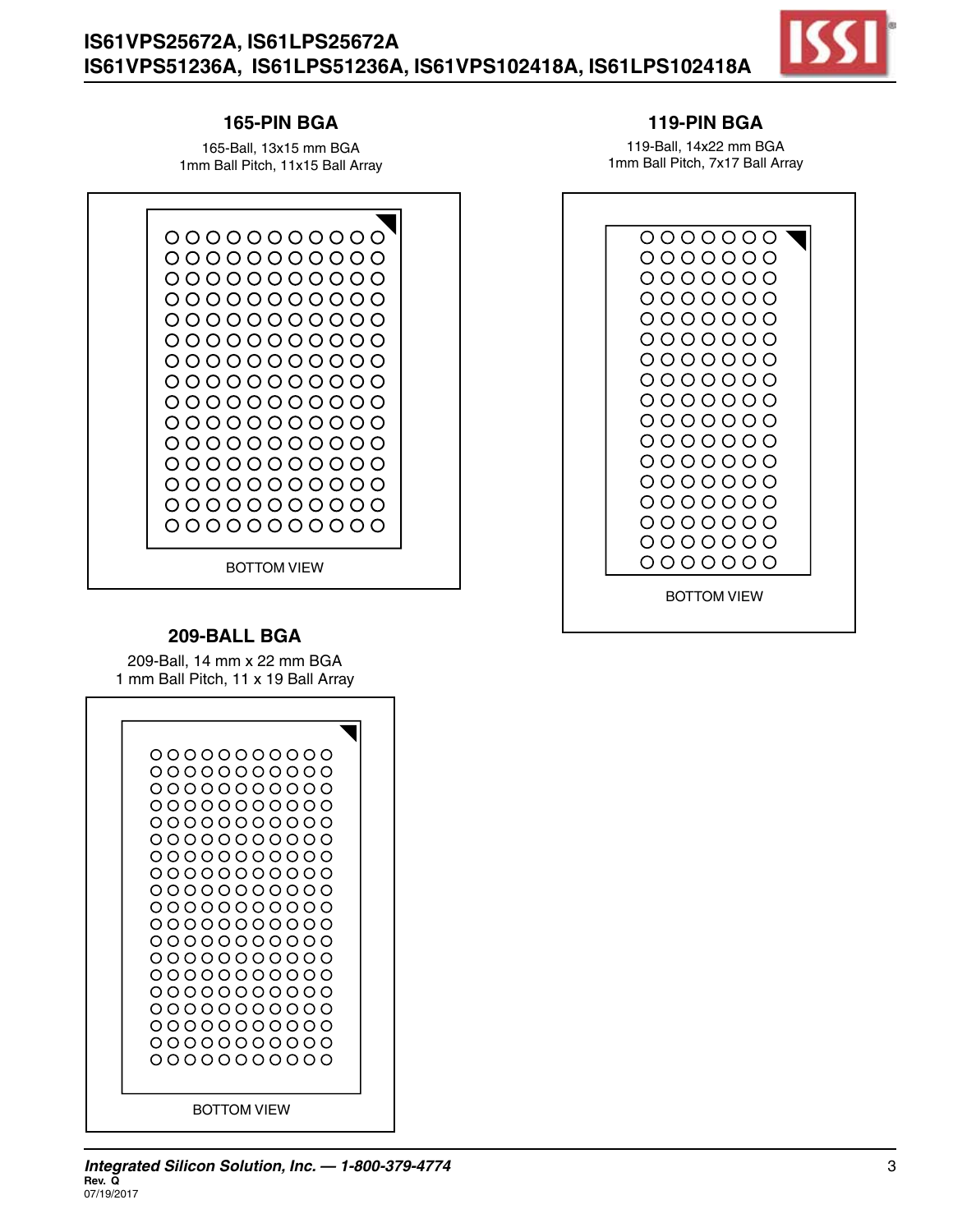

# **Pin Configuration — 256K x 72, 209-Ball PBGA (Top View)**

|              | 1           | $\overline{2}$ | 3                        | $\overline{4}$                                         | 5                      | 6                      | $\overline{7}$         | 8                        | 9                | 10          | 11          |
|--------------|-------------|----------------|--------------------------|--------------------------------------------------------|------------------------|------------------------|------------------------|--------------------------|------------------|-------------|-------------|
| A            | <b>DQg</b>  | <b>DQg</b>     | A                        | CE <sub>2</sub>                                        | <b>ADSP</b>            | <b>ADSC</b>            | <b>ADV</b>             | CE2                      | A                | <b>DQb</b>  | <b>DQb</b>  |
| B            | <b>DQg</b>  | <b>DQg</b>     | $\overline{\text{BW}}$ c | $\overline{\text{BW}}$ g                               | <b>NC</b>              | <b>BWE</b>             | A                      | <b>BWb</b>               | <b>BWf</b>       | <b>DQb</b>  | <b>DQb</b>  |
| C            | <b>DQg</b>  | <b>DQg</b>     | <b>BWh</b>               | $\overline{\mathsf{B}}\overline{\mathsf{W}}\mathsf{d}$ | <b>NC</b>              | $\overline{\text{CE}}$ | <b>NC</b>              | $\overline{\text{BW}}$ e | <b>BWa</b>       | <b>DQb</b>  | <b>DQb</b>  |
| D            | <b>DQg</b>  | <b>DQg</b>     | <b>VSS</b>               | NC                                                     | <b>NC</b>              | <b>OE</b>              | GW                     | <b>NC</b>                | <b>VSS</b>       | <b>DQb</b>  | <b>DQb</b>  |
| E            | <b>DQPg</b> | <b>DQPc</b>    | V <sub>DDQ</sub>         | V <sub>DDQ</sub>                                       | <b>V<sub>DD</sub></b>  | <b>V<sub>DD</sub></b>  | <b>V<sub>DD</sub></b>  | V <sub>DDQ</sub>         | V <sub>DDQ</sub> | <b>DQPf</b> | <b>DQPb</b> |
| F            | <b>DQc</b>  | <b>DQc</b>     | <b>VSS</b>               | <b>VSS</b>                                             | <b>VSS</b>             | <b>NC</b>              | <b>VSS</b>             | <b>VSS</b>               | <b>VSS</b>       | <b>DQf</b>  | <b>DQf</b>  |
| G            | <b>DQc</b>  | <b>DQc</b>     | VDDQ                     | VDDQ                                                   | <b>V<sub>DD</sub></b>  | <b>NC</b>              | <b>V<sub>DD</sub></b>  | V <sub>DDQ</sub>         | VDDQ             | <b>DQf</b>  | <b>DQf</b>  |
| Н            | <b>DQc</b>  | <b>DQc</b>     | <b>VSS</b>               | <b>VSS</b>                                             | <b>VSS</b>             | <b>NC</b>              | <b>VSS</b>             | <b>VSS</b>               | <b>VSS</b>       | <b>DQf</b>  | <b>DQf</b>  |
| J            | <b>DQc</b>  | <b>DQc</b>     | V <sub>DDQ</sub>         | V <sub>DDQ</sub>                                       | <b>V</b> <sub>DD</sub> | <b>NC</b>              | V <sub>DD</sub>        | V <sub>DDQ</sub>         | V <sub>DDQ</sub> | <b>DQf</b>  | <b>DQf</b>  |
| K            | <b>NC</b>   | <b>NC</b>      | <b>CLK</b>               | <b>NC</b>                                              | <b>VSS</b>             | <b>NC</b>              | <b>VSS</b>             | <b>NC</b>                | <b>NC</b>        | NC          | NC          |
|              | <b>DQh</b>  | <b>DQh</b>     | VDDQ                     | VDDQ                                                   | <b>V<sub>DD</sub></b>  | <b>NC</b>              | <b>V<sub>DD</sub></b>  | VDDQ                     | V <sub>DDQ</sub> | <b>DQa</b>  | <b>DQa</b>  |
| M            | <b>DQh</b>  | <b>DQh</b>     | <b>VSS</b>               | <b>VSS</b>                                             | <b>VSS</b>             | <b>NC</b>              | <b>VSS</b>             | <b>VSS</b>               | <b>VSS</b>       | <b>DQa</b>  | <b>DQa</b>  |
| N            | <b>DQh</b>  | <b>DQh</b>     | V <sub>DDQ</sub>         | V <sub>DDQ</sub>                                       | V <sub>DD</sub>        | <b>NC</b>              | <b>V</b> <sub>DD</sub> | VDDQ                     | V <sub>DDQ</sub> | <b>DQa</b>  | <b>DQa</b>  |
| P            | <b>DQh</b>  | <b>DQh</b>     | <b>VSS</b>               | <b>VSS</b>                                             | <b>VSS</b>             | ZZ                     | <b>VSS</b>             | <b>VSS</b>               | <b>VSS</b>       | <b>DQa</b>  | <b>DQa</b>  |
| $\mathsf{R}$ | <b>DQPd</b> | <b>DQPh</b>    | <b>VDDQ</b>              | V <sub>DDQ</sub>                                       | V <sub>DD</sub>        | V <sub>DD</sub>        | V <sub>DD</sub>        | V <sub>DDQ</sub>         | VDDQ             | <b>DQPa</b> | <b>DQPe</b> |
| Τ            | <b>DQd</b>  | <b>DQd</b>     | <b>VSS</b>               | <b>NC</b>                                              | <b>NC</b>              | <b>MODE</b>            | <b>NC</b>              | <b>NC</b>                | <b>VSS</b>       | <b>DQe</b>  | <b>DQe</b>  |
| U            | <b>DQd</b>  | <b>DQd</b>     | NC                       | A                                                      | A                      | A                      | A                      | A                        | NC               | <b>DQe</b>  | <b>DQe</b>  |
| $\vee$       | <b>DQd</b>  | <b>DQd</b>     | A                        | A                                                      | A                      | A1                     | A                      | A                        | A                | <b>DQe</b>  | <b>DQe</b>  |
| W            | <b>DQd</b>  | <b>DQd</b>     | <b>TMS</b>               | TDI                                                    | A                      | A <sub>0</sub>         | A                      | <b>TDO</b>               | <b>TCK</b>       | <b>DQe</b>  | <b>DQe</b>  |

11 x 19 Ball BGA—14 x 22 mm<sup>2</sup> Body—1 mm Ball Pitch

| Symbol                                     | <b>Pin Name</b>                             |
|--------------------------------------------|---------------------------------------------|
| А                                          | <b>Address Inputs</b>                       |
| A0, A1                                     | <b>Synchronous Burst Address Inputs</b>     |
| ADV                                        | <b>Synchronous Burst Address</b><br>Advance |
| <b>ADSP</b>                                | Address Status Processor                    |
| <b>ADSC</b>                                | <b>Address Status Controller</b>            |
| <b>GW</b>                                  | Global Write Enable                         |
| CLK                                        | Synchronous Clock                           |
| $\overline{CE}$ , $\overline{CE2}$ , $CE2$ | <b>Synchronous Chip Select</b>              |
| BWx $(x=a,b,c,d)$<br>e.f.a.h               | Synchronous Byte Write<br>Controls          |
|                                            |                                             |

| Symbol          | <b>Pin Name</b>                     |
|-----------------|-------------------------------------|
| <b>BWE</b>      | <b>Byte Write Enable</b>            |
| <b>OE</b>       | <b>Output Enable</b>                |
| ΖZ              | Power Sleep Mode                    |
| <b>MODE</b>     | <b>Burst Sequence Selection</b>     |
| TCK, TDO        | <b>JTAG Pins</b>                    |
| TMS, TDI        |                                     |
| NС              | No Connect                          |
| DQx             | Data Inputs/Outputs                 |
| <b>DQPx</b>     | Data Inputs/Outputs                 |
| V <sub>DD</sub> | 3.3V/2.5V Power Supply              |
| Vnno            | <b>Isolated Output Power Supply</b> |
|                 | 3.3V/2.5V                           |
| Vss             | Ground                              |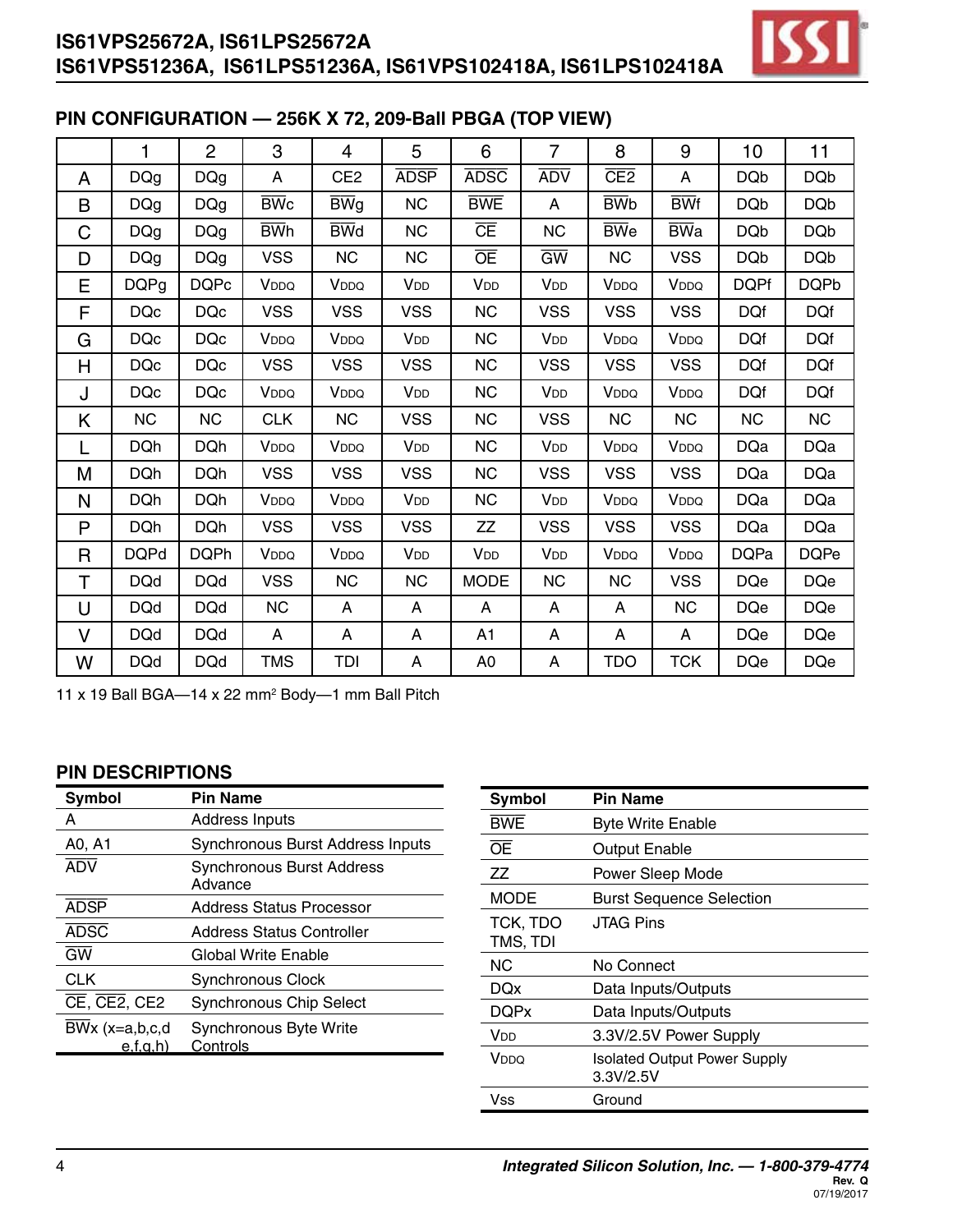|   | 1                | 2               | 3           | 4                      | 5                     | 6               | 7                |
|---|------------------|-----------------|-------------|------------------------|-----------------------|-----------------|------------------|
| A | V <sub>DDQ</sub> | A               | A           | <b>ADSP</b>            | A                     | A               | V <sub>DDQ</sub> |
| в | <b>NC</b>        | A               | A           | <b>ADSC</b>            | A                     | A               | <b>NC</b>        |
| C | <b>NC</b>        | A               | A           | V <sub>DD</sub>        | A                     | A               | <b>NC</b>        |
| D | <b>DQc</b>       | <b>DQPc</b>     | Vss         | <b>NC</b>              | Vss                   | <b>DQPb</b>     | <b>DQb</b>       |
| Е | <b>DQc</b>       | <b>DQc</b>      | Vss         | ႠĒ                     | Vss                   | <b>DQb</b>      | <b>DQb</b>       |
| F | V <sub>DDQ</sub> | <b>DQc</b>      | Vss         | ŌĒ                     | <b>Vss</b>            | <b>DQb</b>      | V <sub>DDQ</sub> |
| G | <b>DQc</b>       | <b>DQc</b>      | <b>BWc</b>  | <b>ADV</b>             | <b>BW<sub>b</sub></b> | <b>DQb</b>      | <b>DQb</b>       |
| н | <b>DQc</b>       | <b>DQc</b>      | Vss         | $\overline{GW}$        | <b>Vss</b>            | <b>DQb</b>      | <b>DQb</b>       |
| J | V <sub>DDQ</sub> | V <sub>DD</sub> | NС          | <b>V</b> <sub>DD</sub> | NС                    | V <sub>DD</sub> | V <sub>DDQ</sub> |
| Κ | <b>DQd</b>       | <b>DQd</b>      | Vss         | <b>CLK</b>             | <b>Vss</b>            | <b>DQa</b>      | <b>DQa</b>       |
| L | <b>DQd</b>       | <b>DQd</b>      | <b>BWd</b>  | <b>NC</b>              | <b>BWa</b>            | <b>DQa</b>      | <b>DQa</b>       |
| M | V <sub>DDQ</sub> | <b>DQd</b>      | Vss         | <b>BWE</b>             | <b>Vss</b>            | <b>DQa</b>      | V <sub>DDQ</sub> |
| N | <b>DQd</b>       | <b>DQd</b>      | Vss         | $A_1$ *                | Vss                   | <b>DQa</b>      | DQa              |
| P | <b>DQd</b>       | <b>DQPd</b>     | Vss         | $A_0^*$                | Vss                   | DQPa            | <b>DQa</b>       |
| R | <b>NC</b>        | A               | <b>MODE</b> | V <sub>DD</sub>        | <b>NC</b>             | A               | <b>NC</b>        |
| т | NC               | <b>NC</b>       | A           | A                      | A                     | <b>NC</b>       | ZZ               |
| U | V <sub>DDQ</sub> | TMS             | TDI         | TCK                    | TDO                   | <b>NC</b>       | V <sub>DDQ</sub> |

#### **119 BGA PACKAGE PIN CONFIGURATION-**512K x 36 (TOP VIEW)

**Note:** \* A0 and A1 are the two least significant bits (LSB) of the address field and set the internal burst counter if burst is desired.

# **PIN DESCRIPTIONS**

| Symbol        | <b>Pin Name</b>                             |
|---------------|---------------------------------------------|
| А             | <b>Address Inputs</b>                       |
| A0, A1        | Synchronous Burst Address Inputs            |
| ADV           | <b>Synchronous Burst Address</b><br>Advance |
| <b>ADSP</b>   | Address Status Processor                    |
| <b>ADSC</b>   | Address Status Controller                   |
| GW            | Global Write Enable                         |
| <b>CLK</b>    | Synchronous Clock                           |
| Œ             | <b>Synchronous Chip Select</b>              |
| $BWx (x=a-d)$ | <b>Synchronous Byte Write Controls</b>      |
| <b>RWF</b>    | <b>Byte Write Enable</b>                    |

| Symbol   | <b>Pin Name</b>                 |
|----------|---------------------------------|
| ŌĒ       | <b>Output Enable</b>            |
| ZZ       | Power Sleep Mode                |
| MODE     | <b>Burst Sequence Selection</b> |
| TCK, TDO | JTAG Pins                       |
| TMS, TDI |                                 |
| NС       | No Connect                      |
| DQa-DQd  | Data Inputs/Outputs             |
| DQPa-Pd  | <b>Output Power Supply</b>      |
| VDD      | Power Supply                    |
| VDDQ     | <b>Output Power Supply</b>      |
| Vss      | Ground                          |

**ISSI**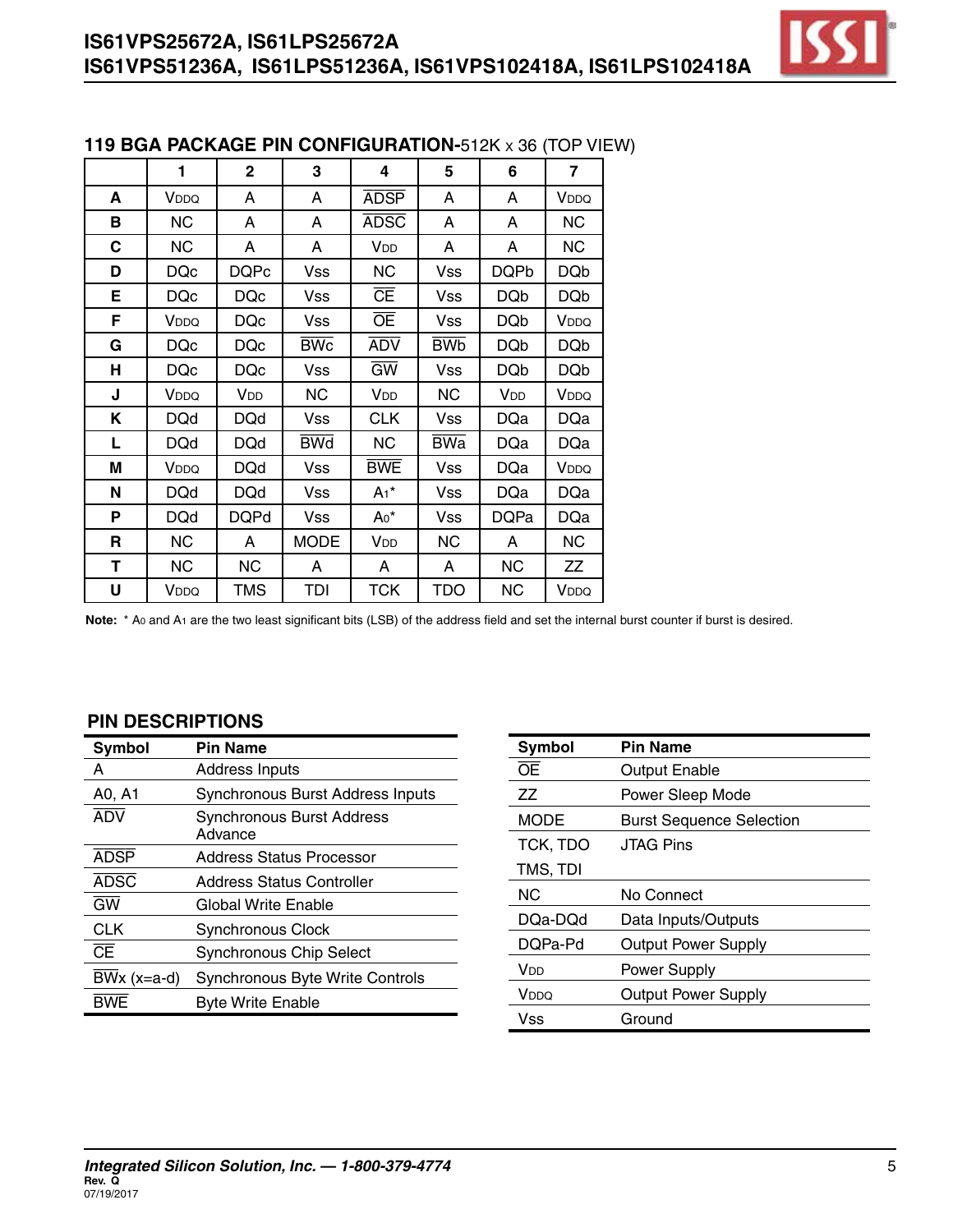# **119 BGA PACKAGE PIN CONFIGURATION**

1Mx18 (TOP VIEW)

|   | 1                | $\mathbf{2}$    | 3                     | 4                      | 5          | 6                     | $\overline{7}$   |
|---|------------------|-----------------|-----------------------|------------------------|------------|-----------------------|------------------|
| A | V <sub>DDQ</sub> | A               | A                     | <b>ADSP</b>            | A          | A                     | V <sub>DDQ</sub> |
| В | <b>NC</b>        | A               | A                     | <b>ADSC</b>            | A          | A                     | <b>NC</b>        |
| С | <b>NC</b>        | А               | A                     | <b>V<sub>DD</sub></b>  | A          | A                     | <b>NC</b>        |
| D | <b>DQb</b>       | <b>NC</b>       | Vss                   | <b>NC</b>              | <b>Vss</b> | <b>DQPa</b>           | <b>NC</b>        |
| Е | <b>NC</b>        | <b>DQb</b>      | Vss                   | <b>CE</b>              | <b>Vss</b> | <b>NC</b>             | <b>DQa</b>       |
| F | V <sub>DDQ</sub> | <b>NC</b>       | Vss                   | <b>OE</b>              | <b>Vss</b> | <b>DQa</b>            | V <sub>DDQ</sub> |
| G | <b>NC</b>        | <b>DQb</b>      | <b>BW<sub>b</sub></b> | <b>ADV</b>             | <b>Vss</b> | <b>NC</b>             | <b>DQa</b>       |
| Н | <b>DQb</b>       | <b>NC</b>       | Vss                   | $\overline{GW}$        | <b>Vss</b> | <b>DQa</b>            | <b>NC</b>        |
| J | V <sub>DDQ</sub> | V <sub>DD</sub> | <b>NC</b>             | <b>V</b> <sub>DD</sub> | <b>NC</b>  | <b>V<sub>DD</sub></b> | V <sub>DDQ</sub> |
| Κ | <b>NC</b>        | <b>DQb</b>      | Vss                   | <b>CLK</b>             | <b>Vss</b> | <b>NC</b>             | <b>DQa</b>       |
| L | <b>DQb</b>       | <b>NC</b>       | Vss                   | <b>NC</b>              | <b>BWa</b> | <b>DQa</b>            | <b>NC</b>        |
| M | V <sub>DDQ</sub> | <b>DQb</b>      | Vss                   | <b>BWE</b>             | <b>Vss</b> | <b>NC</b>             | V <sub>DDQ</sub> |
| N | <b>DQb</b>       | <b>NC</b>       | Vss                   | $A_1$ *                | <b>Vss</b> | <b>DQa</b>            | <b>NC</b>        |
| P | <b>NC</b>        | <b>DQPb</b>     | Vss                   | $A_0^*$                | <b>Vss</b> | <b>NC</b>             | <b>DQa</b>       |
| R | <b>NC</b>        | A               | <b>MODE</b>           | V <sub>DD</sub>        | <b>NC</b>  | A                     | <b>NC</b>        |
| т | <b>NC</b>        | A               | A                     | <b>NC</b>              | A          | A                     | ΖZ               |
| U | V <sub>DDQ</sub> | <b>TMS</b>      | TDI                   | <b>TCK</b>             | TDO        | <b>NC</b>             | V <sub>DDQ</sub> |

**Note:** \* A0 and A1 are the two least significant bits (LSB) of the address field and set the internal burst counter if burst is desired.

| Symbol                   | <b>Pin Name</b>                         |
|--------------------------|-----------------------------------------|
| А                        | <b>Address Inputs</b>                   |
| A0, A1                   | <b>Synchronous Burst Address Inputs</b> |
| <b>ADV</b>               | Synchronous Burst Address<br>Advance    |
| <b>ADSP</b>              | Address Status Processor                |
| <b>ADSC</b>              | <b>Address Status Controller</b>        |
| <b>GW</b>                | Global Write Enable                     |
| <b>CLK</b>               | <b>Synchronous Clock</b>                |
| $\overline{\text{CE}}$   | <b>Synchronous Chip Select</b>          |
| $\overline{BW}x$ (x=a,b) | <b>Synchronous Byte Write Controls</b>  |
| <b>RWF</b>               | <b>Byte Write Enable</b>                |

| Symbol           | <b>Pin Name</b>                 |
|------------------|---------------------------------|
| ŌE               | Output Enable                   |
| ZZ               | Power Sleep Mode                |
| <b>MODE</b>      | <b>Burst Sequence Selection</b> |
| TCK, TDO         | JTAG Pins                       |
| TMS, TDI         |                                 |
| NС               | No Connect                      |
| DQa-DQb          | Data Inputs/Outputs             |
| DQPa-Pb          | <b>Output Power Supply</b>      |
| Vdd              | Power Supply                    |
| V <sub>DDQ</sub> | <b>Output Power Supply</b>      |
| Vss              | Ground                          |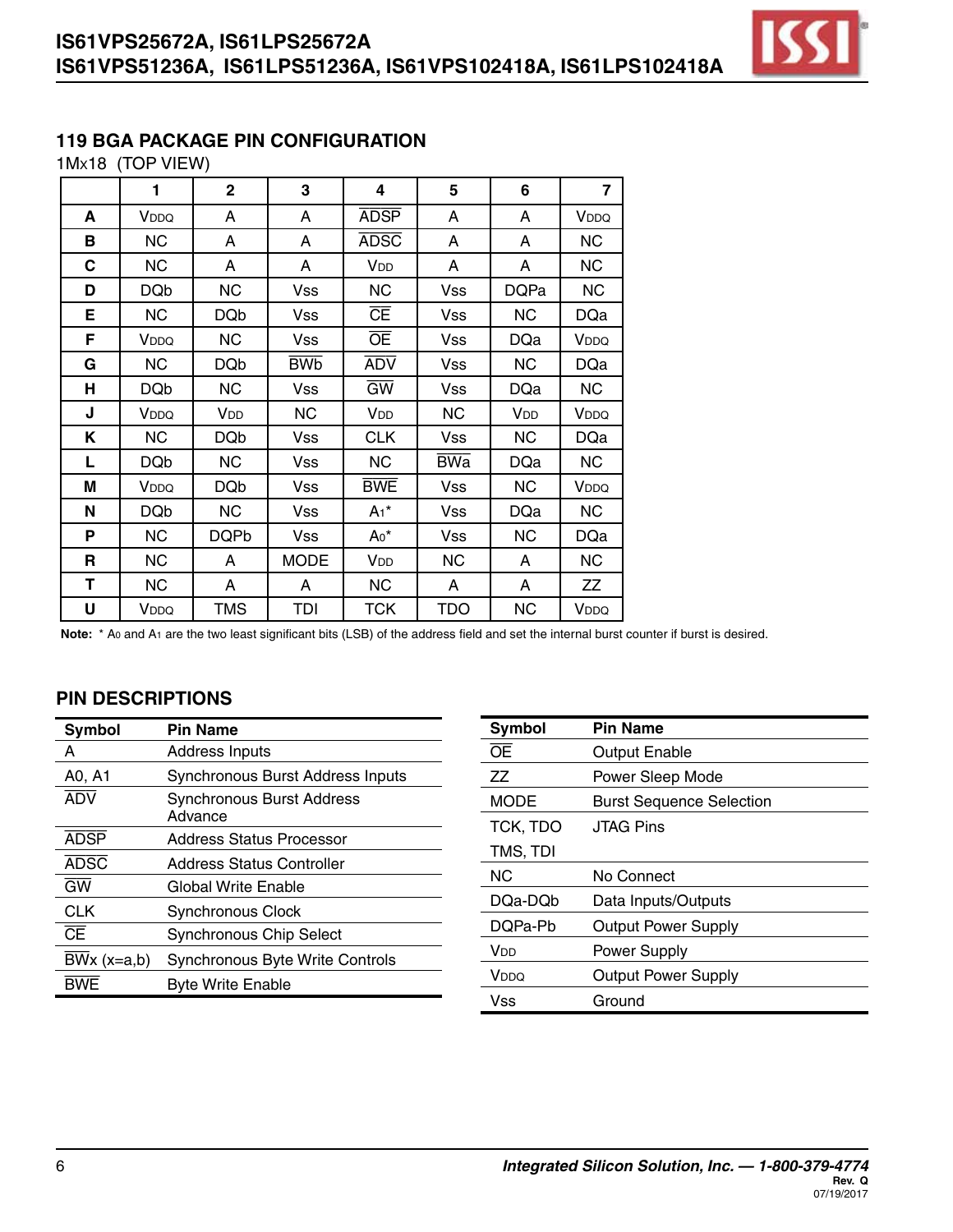

### **165 PBGA PACKAGE PIN CONFIGURATION**

512K x 36 (TOP VIEW)

|   | 1           | $\mathbf{2}$ | 3                | 4                      | 5          | 6          | $\overline{7}$ | 8                     | 9                | 10         | 11          |
|---|-------------|--------------|------------------|------------------------|------------|------------|----------------|-----------------------|------------------|------------|-------------|
| A | NC.         | A            | <b>CE</b>        | <b>BWc</b>             | <b>BWb</b> | CE2        | <b>BWE</b>     | <b>ADSC</b>           | ADV              | A          | <b>NC</b>   |
| в | <b>NC</b>   | A            | CE <sub>2</sub>  | <b>BWd</b>             | BWa        | <b>CLK</b> | GW             | <b>OE</b>             | <b>ADSP</b>      | Α          | NC.         |
| C | <b>DQPc</b> | <b>NC</b>    | V <sub>DDQ</sub> | Vss                    | Vss        | Vss        | <b>Vss</b>     | Vss                   | V <sub>DDQ</sub> | NC         | <b>DQPb</b> |
| D | <b>DQc</b>  | <b>DQc</b>   | V <sub>DDQ</sub> | V <sub>DD</sub>        | Vss        | Vss        | Vss            | V <sub>DD</sub>       | V <sub>DDQ</sub> | <b>DQb</b> | <b>DQb</b>  |
| Е | <b>DQc</b>  | DQc          | Vddq             | Vdd                    | Vss        | Vss        | Vss            | V <sub>DD</sub>       | V <sub>DDQ</sub> | <b>DQb</b> | <b>DQb</b>  |
| F | <b>DQc</b>  | <b>DQc</b>   | Vddq             | Vdd                    | Vss        | Vss        | Vss            | V <sub>DD</sub>       | V <sub>DDQ</sub> | <b>DQb</b> | <b>DQb</b>  |
| G | <b>DQc</b>  | <b>DQc</b>   | V <sub>DDQ</sub> | V <sub>DD</sub>        | Vss        | Vss        | <b>Vss</b>     | V <sub>DD</sub>       | V <sub>DDQ</sub> | <b>DQb</b> | <b>DQb</b>  |
| н | NC.         | Vss          | NC.              | <b>V</b> <sub>DD</sub> | Vss        | Vss        | <b>Vss</b>     | <b>V<sub>DD</sub></b> | NC.              | NC         | ZZ          |
| J | <b>DQd</b>  | <b>DQd</b>   | Vddq             | Vdd                    | Vss        | Vss        | <b>Vss</b>     | <b>V<sub>DD</sub></b> | V <sub>DDQ</sub> | <b>DQa</b> | <b>DQa</b>  |
| Κ | <b>DQd</b>  | <b>DQd</b>   | V <sub>DDQ</sub> | VDD                    | Vss        | Vss        | <b>Vss</b>     | <b>V<sub>DD</sub></b> | V <sub>DDQ</sub> | <b>DQa</b> | <b>DQa</b>  |
| L | <b>DQd</b>  | <b>DQd</b>   | Vddq             | Vdd                    | Vss        | Vss        | <b>Vss</b>     | <b>V<sub>DD</sub></b> | V <sub>DDQ</sub> | <b>DQa</b> | <b>DQa</b>  |
| M | <b>DQd</b>  | <b>DQd</b>   | V <sub>DDQ</sub> | Vdd                    | Vss        | Vss        | <b>Vss</b>     | <b>V<sub>DD</sub></b> | V <sub>DDQ</sub> | <b>DQa</b> | <b>DQa</b>  |
| N | <b>DQPd</b> | <b>NC</b>    | V <sub>DDQ</sub> | Vss                    | NC.        | A          | Vss            | Vss                   | V <sub>DDQ</sub> | NC         | <b>DQPa</b> |
| P | NC.         | NC           | A                | A                      | TDI        | $A1^*$     | TDO            | A                     | A                | Α          | A           |
| R | <b>MODE</b> | NC.          | Α                | Α                      | TMS        | $A0^*$     | <b>TCK</b>     | Α                     | А                | Α          | Α           |

Note: \* Ao and A<sub>1</sub> are the two least significant bits (LSB) of the address field and set the internal burst counter if burst is desired.

| Symbol                                     | <b>Pin Name</b>                             |
|--------------------------------------------|---------------------------------------------|
| А                                          | <b>Address Inputs</b>                       |
| A0, A1                                     | <b>Synchronous Burst Address Inputs</b>     |
| <b>ADV</b>                                 | <b>Synchronous Burst Address</b><br>Advance |
| <b>ADSP</b>                                | Address Status Processor                    |
| <b>ADSC</b>                                | Address Status Controller                   |
| <b>GW</b>                                  | <b>Global Write Enable</b>                  |
| <b>CLK</b>                                 | <b>Synchronous Clock</b>                    |
| $\overline{CE}$ , $\overline{CE2}$ , $CE2$ | <b>Synchronous Chip Select</b>              |
| $BWx (x=a,b,c,d)$                          | <b>Synchronous Byte Write</b><br>Controls   |

| <b>Symbol</b>        | <b>Pin Name</b>                                  |
|----------------------|--------------------------------------------------|
| <b>BWE</b>           | <b>Byte Write Enable</b>                         |
| <b>OE</b>            | <b>Output Enable</b>                             |
| ΖZ                   | Power Sleep Mode                                 |
| <b>MODE</b>          | <b>Burst Sequence Selection</b>                  |
| TCK, TDO<br>TMS, TDI | <b>JTAG Pins</b>                                 |
| ΝC                   | No Connect                                       |
| DQx                  | Data Inputs/Outputs                              |
| <b>DOPx</b>          | Data Inputs/Outputs                              |
| V <sub>DD</sub>      | 3.3V/2.5V Power Supply                           |
| VDDQ                 | <b>Isolated Output Power Supply</b><br>3.3V/2.5V |
| Vss                  | Ground                                           |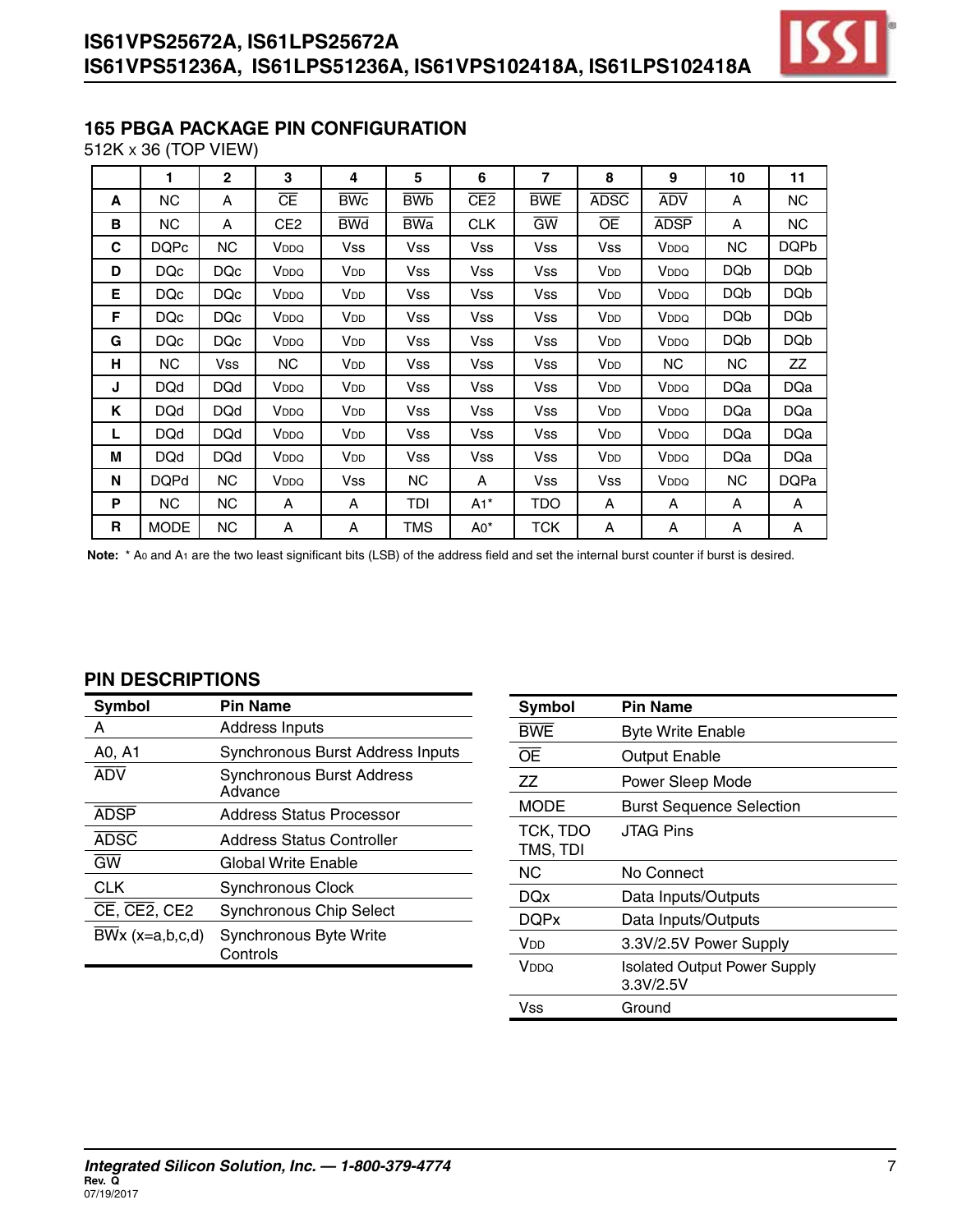

#### **165 PBGA PACKAGE PIN CONFIGURATION**

1M x 18 (TOP VIEW)

|    | 1               | $\mathbf{2}$    | 3                | 4                      | 5         | 6               | $\overline{7}$  | 8                     | 9                | 10         | 11          |
|----|-----------------|-----------------|------------------|------------------------|-----------|-----------------|-----------------|-----------------------|------------------|------------|-------------|
| A  | NC.             | Α               | CE               | <b>BW<sub>b</sub></b>  | <b>NC</b> | CE <sub>2</sub> | <b>BWE</b>      | <b>ADSC</b>           | <b>ADV</b>       | A          | Α           |
| B  | NC.             | A               | CE <sub>2</sub>  | <b>NC</b>              | BWa       | <b>CLK</b>      | $\overline{GW}$ | <b>OE</b>             | <b>ADSP</b>      | A          | NC          |
| C  | NC.             | <b>NC</b>       | V <sub>DDQ</sub> | Vss                    | Vss       | <b>Vss</b>      | <b>Vss</b>      | Vss                   | VDDQ             | <b>NC</b>  | <b>DQPa</b> |
| D  | NC.             | DQ <sub>b</sub> | V <sub>DDQ</sub> | V <sub>DD</sub>        | Vss       | Vss             | Vss             | V <sub>DD</sub>       | VDDQ             | NC.        | <b>DQa</b>  |
| Е  | NC.             | <b>DQb</b>      | V <sub>DDQ</sub> | <b>V<sub>DD</sub></b>  | Vss       | Vss             | Vss             | <b>V<sub>DD</sub></b> | V <sub>DDQ</sub> | <b>NC</b>  | <b>DQa</b>  |
| F  | NC.             | DQ <sub>b</sub> | V <sub>DDQ</sub> | V <sub>DD</sub>        | Vss       | Vss             | <b>Vss</b>      | V <sub>DD</sub>       | V <sub>DDQ</sub> | <b>NC</b>  | DQa         |
| G  | NC              | DQ <sub>b</sub> | V <sub>DDQ</sub> | V <sub>DD</sub>        | Vss       | Vss             | Vss             | V <sub>DD</sub>       | VDDQ             | <b>NC</b>  | <b>DQa</b>  |
| н  | <b>NC</b>       | <b>Vss</b>      | NC.              | V <sub>DD</sub>        | Vss       | Vss             | <b>Vss</b>      | <b>V<sub>DD</sub></b> | NC.              | NC.        | ZZ          |
| J  | DQ <sub>b</sub> | <b>NC</b>       | V <sub>DDQ</sub> | V <sub>DD</sub>        | Vss       | Vss             | <b>Vss</b>      | <b>V<sub>DD</sub></b> | V <sub>DDQ</sub> | DQa        | <b>NC</b>   |
| K  | DQ <sub>b</sub> | NC              | V <sub>DDQ</sub> | <b>V</b> <sub>DD</sub> | Vss       | Vss             | Vss             | V <sub>DD</sub>       | Vddq             | DQa        | <b>NC</b>   |
| L  | DQ <sub>b</sub> | <b>NC</b>       | V <sub>DDQ</sub> | <b>V<sub>DD</sub></b>  | Vss       | Vss             | <b>Vss</b>      | <b>V<sub>DD</sub></b> | V <sub>DDQ</sub> | <b>DQa</b> | NC          |
| M  | DQ <sub>b</sub> | NC.             | V <sub>DDQ</sub> | V <sub>DD</sub>        | Vss       | <b>Vss</b>      | Vss             | V <sub>DD</sub>       | V <sub>DDQ</sub> | DQa        | NC.         |
| N  | <b>DQPb</b>     | NC.             | V <sub>DDQ</sub> | Vss                    | NC        | A               | Vss             | Vss                   | V <sub>DDQ</sub> | NC.        | NC.         |
| P  | NC.             | <b>NC</b>       | A                | A                      | TDI       | $A1^*$          | <b>TDO</b>      | A                     | Α                | A          | A           |
| R. | MODE            | <b>NC</b>       | Α                | Α                      | TMS       | $A0^*$          | <b>TCK</b>      | A                     | A                | Α          | Α           |

**Note:** \* A0 and A1 are the two least significant bits (LSB) of the address field and set the internal burst counter if burst is desired.

| Symbol                                     | <b>Pin Name</b>                             |
|--------------------------------------------|---------------------------------------------|
| А                                          | <b>Address Inputs</b>                       |
| A0, A1                                     | Synchronous Burst Address Inputs            |
| <b>ADV</b>                                 | <b>Synchronous Burst Address</b><br>Advance |
| <b>ADSP</b>                                | Address Status Processor                    |
| <b>ADSC</b>                                | Address Status Controller                   |
| GW                                         | Global Write Enable                         |
| CLK                                        | Synchronous Clock                           |
| $\overline{CE}$ , $\overline{CE2}$ , $CE2$ | <b>Synchronous Chip Select</b>              |
| BWx $(x=a,b)$                              | <b>Synchronous Byte Write</b><br>Controls   |

| <b>Symbol</b>        | <b>Pin Name</b>                                  |
|----------------------|--------------------------------------------------|
| <b>BWE</b>           | <b>Byte Write Enable</b>                         |
| ŌĒ                   | <b>Output Enable</b>                             |
| ΖZ                   | Power Sleep Mode                                 |
| <b>MODE</b>          | <b>Burst Sequence Selection</b>                  |
| TCK, TDO<br>TMS, TDI | <b>JTAG Pins</b>                                 |
| NC.                  | No Connect                                       |
| DQx                  | Data Inputs/Outputs                              |
| <b>DOPx</b>          | Data Inputs/Outputs                              |
| Vnn                  | 3.3V/2.5V Power Supply                           |
| Vnno                 | <b>Isolated Output Power Supply</b><br>3.3V/2.5V |
| Vss                  | Ground                                           |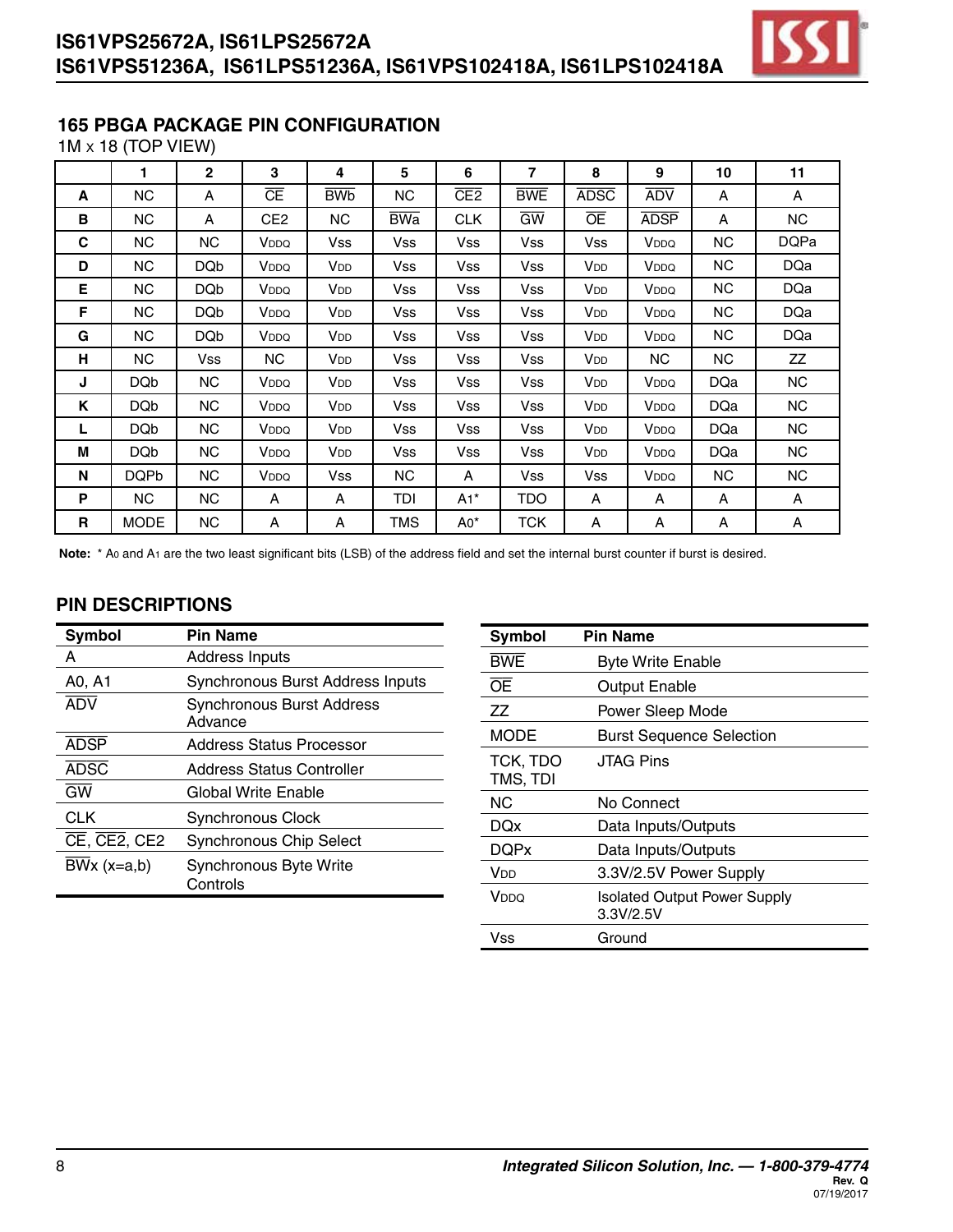

#### **PIN CONFIGURATION**





| A0, A1                                                | Synchronous Address Inputs. These<br>pins must tied to the two LSBs of the<br>address bus. |
|-------------------------------------------------------|--------------------------------------------------------------------------------------------|
| А                                                     | Synchronous Address Inputs                                                                 |
| <b>ADSC</b>                                           | Synchronous Controller Address Status                                                      |
| <b>ADSP</b>                                           | Synchronous Processor Address Status                                                       |
| <b>ADV</b>                                            | Synchronous Burst Address Advance                                                          |
| <b>BWa-BWd</b>                                        | Synchronous Byte Write Enable                                                              |
| <b>BWE</b>                                            | Synchronous Byte Write Enable                                                              |
| $\overline{\text{CE}}$ , $\overline{\text{CE}}$ , CE2 | Synchronous Chip Enable                                                                    |
| CLK                                                   | <b>Synchronous Clock</b>                                                                   |

| DQa-DQd                | Synchronous Data Input/Output               |
|------------------------|---------------------------------------------|
| DQPa-DQPd              | Parity Data Input/Output                    |
| <b>GW</b>              | <b>Synchronous Global Write Enable</b>      |
| <b>MODE</b>            | <b>Burst Sequence Mode Selection</b>        |
| <b>OE</b>              | <b>Output Enable</b>                        |
| <b>V</b> <sub>DD</sub> | 3.3V/2.5V Power Supply                      |
| Vnno                   | Isolated Output Buffer Supply:<br>3.3V/2.5V |
| Vss                    | Ground                                      |
| 77                     | Snooze Enable                               |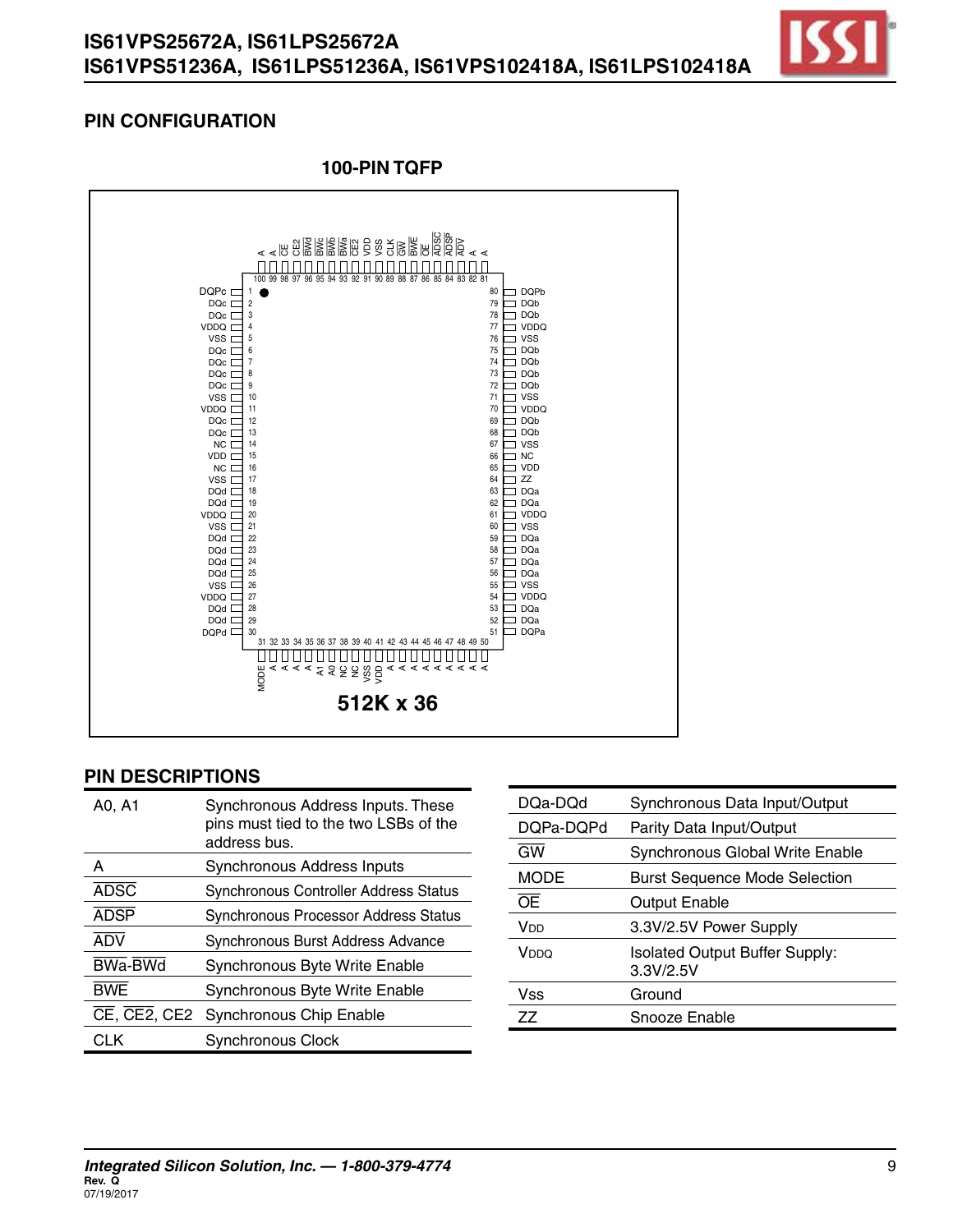

### **PIN CONFIGURATION**





| A0, A1            | Synchronous Address Inputs. These<br>pins must tied to the two LSBs of the<br>address bus. |
|-------------------|--------------------------------------------------------------------------------------------|
| A                 | Synchronous Address Inputs                                                                 |
| <b>ADSC</b>       | <b>Synchronous Controller Address Status</b>                                               |
| <b>ADSP</b>       | Synchronous Processor Address Status                                                       |
| <b>ADV</b>        | Synchronous Burst Address Advance                                                          |
| <b>BWa-BWb</b>    | Synchronous Byte Write Enable                                                              |
| <b>BWE</b>        | Synchronous Byte Write Enable                                                              |
| $CE$ , CE2, $CE2$ | Synchronous Chip Enable                                                                    |
| <b>CLK</b>        | <b>Synchronous Clock</b>                                                                   |
| DQa-DQb           | Synchronous Data Input/Output                                                              |

| DQPa-DQPb   | Parity Data I/O; DQPa is parity for<br>DQa1-8; DQPb is parity for DQb1-8 |
|-------------|--------------------------------------------------------------------------|
| <b>GW</b>   | Synchronous Global Write Enable                                          |
| <b>MODE</b> | <b>Burst Sequence Mode Selection</b>                                     |
| <b>OE</b>   | <b>Output Enable</b>                                                     |
| VDD         | 3.3V/2.5V Power Supply                                                   |
| Vnno        | <b>Isolated Output Buffer Supply:</b><br>3.3V/2.5V                       |
| Vss         | Ground                                                                   |
| 77          | Snooze Enable                                                            |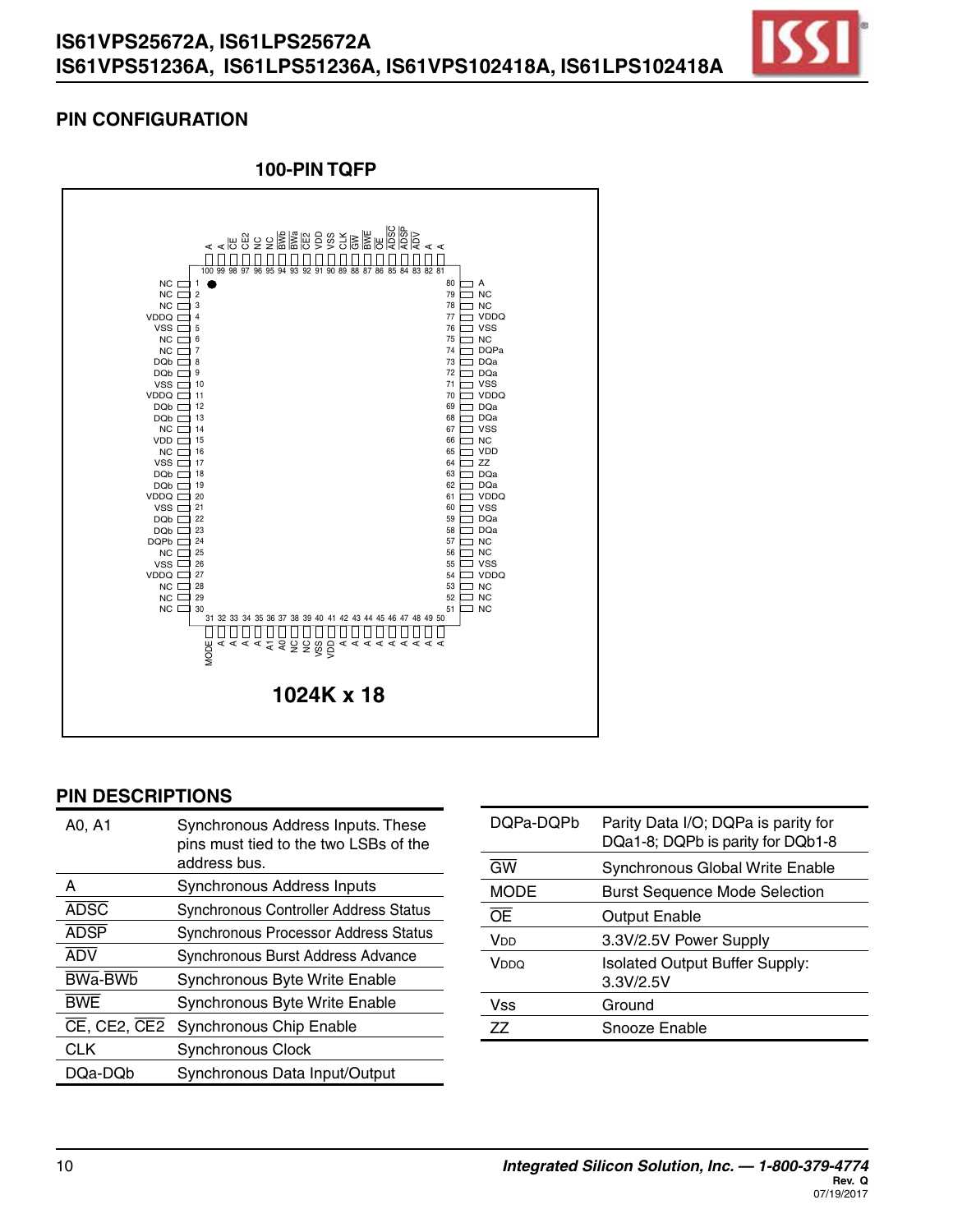

### **TRUTH TABLE(1-8)** (3CE option)

| <b>OPERATION</b>            | <b>ADDRESS</b> | CE | CE <sub>2</sub> | CE <sub>2</sub> | <b>ZZ</b> | <b>ADSP</b> | <b>ADSC</b> | <b>ADV</b>   | <b>WRITE</b> | ŌĒ | <b>CLK</b> | <b>DQ</b> |
|-----------------------------|----------------|----|-----------------|-----------------|-----------|-------------|-------------|--------------|--------------|----|------------|-----------|
| Deselect Cycle, Power-Down  | None           | Η  | χ               | χ               |           | χ           |             | χ            | χ            | χ  | ĿΗ         | High-Z    |
| Deselect Cycle, Power-Down  | None           | L  | χ               | L               |           | L           | χ           | χ            | X            | χ  | L-H        | High-Z    |
| Deselect Cycle, Power-Down  | None           | L  | Η               | Χ               |           |             | χ           | χ            | χ            | χ  | L-H        | High-Z    |
| Deselect Cycle, Power-Down  | None           | L  | Χ               | L               |           | Н           | L           | χ            | X            | x  | L-H        | High-Z    |
| Deselect Cycle, Power-Down  | None           | L  | H               | X               |           | Н           | L           | X            | X            | x  | L-H        | High-Z    |
| Snooze Mode, Power-Down     | None           | χ  | χ               | χ               | Н         | χ           | χ           | X            | X            | X  | Χ          | High-Z    |
| Read Cycle, Begin Burst     | External       | L  | L               | $\mathsf{H}$    |           | L           | χ           | χ            | χ            | L  | L-H        | Q         |
| Read Cycle, Begin Burst     | External       | L  | L               | Н               | L         |             | Χ           | χ            | χ            | Н  | L-H        | High-Z    |
| Write Cycle, Begin Burst    | External       | L  | L               | Η               |           | H           | Г           | χ            | L            | χ  | L-H        | D         |
| Read Cycle, Begin Burst     | External       | L  | L               | Η               |           | Н           |             | χ            | H            |    | L-H        | Q         |
| Read Cycle, Begin Burst     | External       | L  | L               | $\sf H$         |           | Η           | L           | χ            | Η            | Η  | L-H        | High-Z    |
| Read Cycle, Continue Burst  | Next           | χ  | χ               | χ               |           | Η           | Η           | L            | Н            |    | L-H        | Q         |
| Read Cycle, Continue Burst  | Next           | χ  | χ               | χ               |           | Η           | Η           | L            | Н            | Н  | ĿΗ         | High-Z    |
| Read Cycle, Continue Burst  | Next           | H  | χ               | χ               |           | χ           | Н           | L            | Н            |    | L-H        | Q         |
| Read Cycle, Continue Burst  | Next           | H  | χ               | χ               | L         | Χ           | Η           | L            | Н            | Н  | L-H        | High-Z    |
| Write Cycle, Continue Burst | Next           | χ  | χ               | χ               | L         | Η           | Η           | L            |              | χ  | L-H        | D         |
| Write Cycle, Continue Burst | Next           | H  | X               | X               | L         | χ           | Н           | L            |              | Χ  | L-H        | D         |
| Read Cycle, Suspend Burst   | Current        | X  | X               | X               |           | Н           | Η           | H            | Н            |    | L-H        | Q         |
| Read Cycle, Suspend Burst   | Current        | χ  | X               | X               | L         | Н           | Н           | $\mathsf{H}$ | Н            | н  | L-H        | High-Z    |
| Read Cycle, Suspend Burst   | Current        | H  | χ               | χ               |           | χ           | Η           | $\mathsf{H}$ | Η            |    | L-H        | Q         |
| Read Cycle, Suspend Burst   | Current        | Н  | Χ               | X               | L         | Χ           | Η           | H            | Н            | H  | L-H        | High-Z    |
| Write Cycle, Suspend Burst  | Current        | Χ  | χ               | Χ               |           | H           | Η           | $\mathsf{H}$ | L            | Χ  | L-H        | D         |
| Write Cycle, Suspend Burst  | Current        | H  | Χ               | χ               |           | X           | Η           | H            |              | Χ  | L-H        | D         |

**NOTE:** 

1. X means "Don't Care." H means logic HIGH. L means logic LOW.

2. For WRITE, L means one or more byte write enable signals ( $\overline{BWa}$ -h) and  $\overline{BWE}$  are LOW or  $\overline{GW}$  is LOW. WRITE = H for all BWx, BWE, GW HIGH.

3. BWa enables WRITEs to DQa's and DQPa. BWb enables WRITEs to DQb's and DQPb. BWc enables WRITEs to DQc's and DQPc. BWd enables WRITEs to DQd's and DQPd. BWe enables WRITEs to DQe's and DQPe. BWf enables WRITEs to DQf's and DQPf. BWg enables WRITEs to DQg's and DQPg. BWh enables WRITEs to DQh's and DQPh. DQPa-DQPh are available on the x72 version. DQPa and DQPb are available on the x18 version. DQPa-DQPd are available on the x36 version.

4. All inputs except  $\overline{OE}$  and ZZ must meet setup and hold times around the rising edge (LOW to HIGH) of CLK.

5. Wait states are inserted by suspending burst.

6. For a WRITE operation following a READ operation,  $\overline{OE}$  must be HIGH before the input data setup time and held HIGH during the input data hold time.

7. This device contains circuitry that will ensure the outputs will be in High-Z during power-up.

8. ADSP LOW always initiates an internal READ at the L-H edge of CLK. A WRITE is performed by setting one or more byte write enable signals and **BWE LOW** or GW LOW for the subsequent L-H edge of CLK. See WRITE timing diagram for clarification.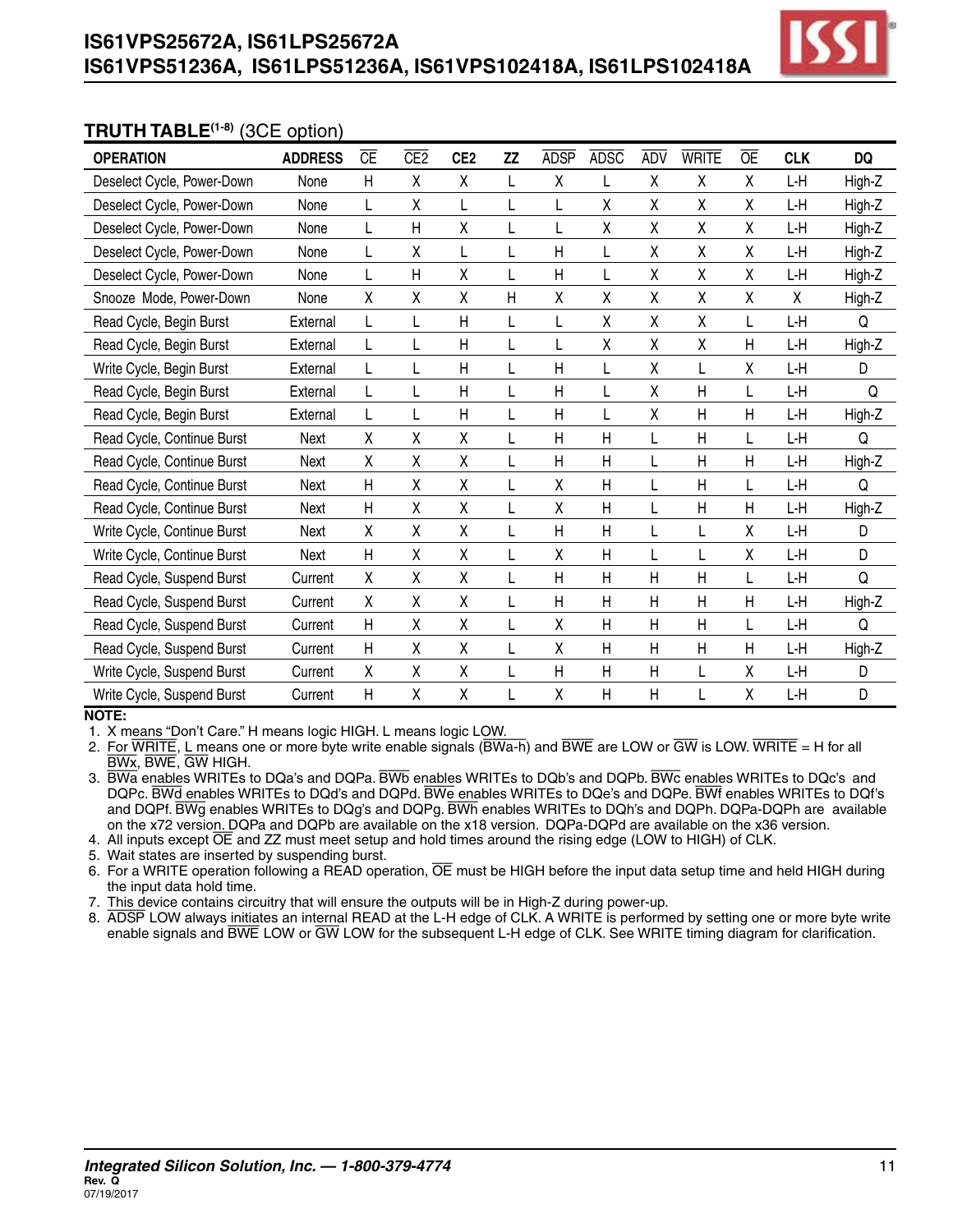

# **TRUTH TABLE(1-8)** (1CE option)

| <b>NEXT CYCLE</b>     | <b>ADDRESS</b>  | <b>CE</b> | <b>ADSP</b> | <b>ADSC</b> | <b>ADV</b> | <b>WRITE</b> | ŌĒ | <b>DQ</b> |
|-----------------------|-----------------|-----------|-------------|-------------|------------|--------------|----|-----------|
| Deselected            | None            | Н         | X           |             | Χ          | X            | X  | High-Z    |
| Read, Begin Burst     | External        | L         | L           | Χ           | X          | X            |    | Q         |
| Read, Begin Burst     | External        | L         |             | X           | X          | X            | H  | High-Z    |
| Write, Begin Burst    | <b>External</b> | L         | Н           | L           | X          | L            | X  | D         |
| Read, Begin Burst     | <b>External</b> | L         | H           |             | Χ          | H            |    | Q         |
| Read, Begin Burst     | External        | L         | H           | L           | x          | Н            | Н  | High-Z    |
| Read, Continue Burst  | Next            | X         | H           | н           |            | Н            |    | Q         |
| Read, Continue Burst  | Next            | X         | Н           | H           |            | Н            | H  | High-Z    |
| Read, Continue Burst  | Next            | Н         | X           | н           |            | H            |    | Q         |
| Read, Continue Burst  | Next            | Н         | X           | H           |            | H            | H  | High-Z    |
| Write, Continue Burst | Next            | X         | H           | H           |            | L            | X  | D         |
| Write, Continue Burst | <b>Next</b>     | H         | X           | H           |            |              | X  | D         |
| Read, Suspend Burst   | Current         | X         | H           | н           | н          | Н            |    | Q         |
| Read, Suspend Burst   | Current         | X         | H           | н           | Н          | н            | H  | High-Z    |
| Read, Suspend Burst   | Current         | Н         | X           | н           | н          | Н            |    | Q         |
| Read, Suspend Burst   | Current         | Н         | X           | H           | Н          | Н            | H  | High-Z    |
| Write, Suspend Burst  | Current         | X         | Н           | H           | Н          |              | X  | D         |
| Write, Suspend Burst  | Current         | Н         | X           | H           | H          |              | X  | D         |

#### **NOTE:**

1. X means "Don't Care." H means logic HIGH. L means logic LOW.

- 2. For WRITE, L means one or more byte write enable signals ( $\overline{BWa-h}$ ) and  $\overline{BWE}$  are LOW or  $\overline{GW}$  is LOW. WRITE = H for all BWx, BWE, GW HIGH.
- 3. BWa enables WRITEs to DQa's and DQPa. BWb enables WRITEs to DQb's and DQPb. BWc enables WRITEs to DQc's and DQPc. BWd enables WRITEs to DQd's and DQPd. BWe enables WRITEs to DQe's and DQPe. BWf enables WRITEs to DQf's and DQPf. BWg enables WRITEs to DQg's and DQPg. BWh enables WRITEs to DQh's and DQPh. DQPa-DQPh are available on the x72 version. DQPa and DQPb are available on the x18 version. DQPa-DQPd are available on the x36 version.

4. All inputs except  $\overline{OE}$  and ZZ must meet setup and hold times around the rising edge (LOW to HIGH) of CLK.

5. Wait states are inserted by suspending burst.

- 6. For a WRITE operation following a READ operation,  $\overline{OE}$  must be HIGH before the input data setup time and held HIGH during the input data hold time.
- 7. This device contains circuitry that will ensure the outputs will be in High-Z during power-up.
- 8. ADSP LOW always initiates an internal READ at the L-H edge of CLK. A WRITE is performed by setting one or more byte write enable signals and **BWE LOW** or GW LOW for the subsequent L-H edge of CLK. See WRITE timing diagram for clarification.

#### **PARTIAL TRUTH TABLE**

| <b>Function</b> | GW | <b>BWE</b> | <b>BWa</b> | <b>BWb</b> | <b>BWc</b> | <b>BWd</b> | <b>BWe</b> | <b>BWf</b> | <b>BWg</b> | <b>BWh</b> |
|-----------------|----|------------|------------|------------|------------|------------|------------|------------|------------|------------|
| Read            | н  | н          |            |            |            |            |            |            |            |            |
| Read            |    |            | H          | н          | H          | н          | н          |            |            |            |
| Write Byte 1    | н  |            |            |            | H          | н          | н          |            |            |            |
| Write All Bytes | н  |            |            |            |            |            |            |            |            |            |
| Write All Bytes |    |            |            |            |            |            |            |            |            |            |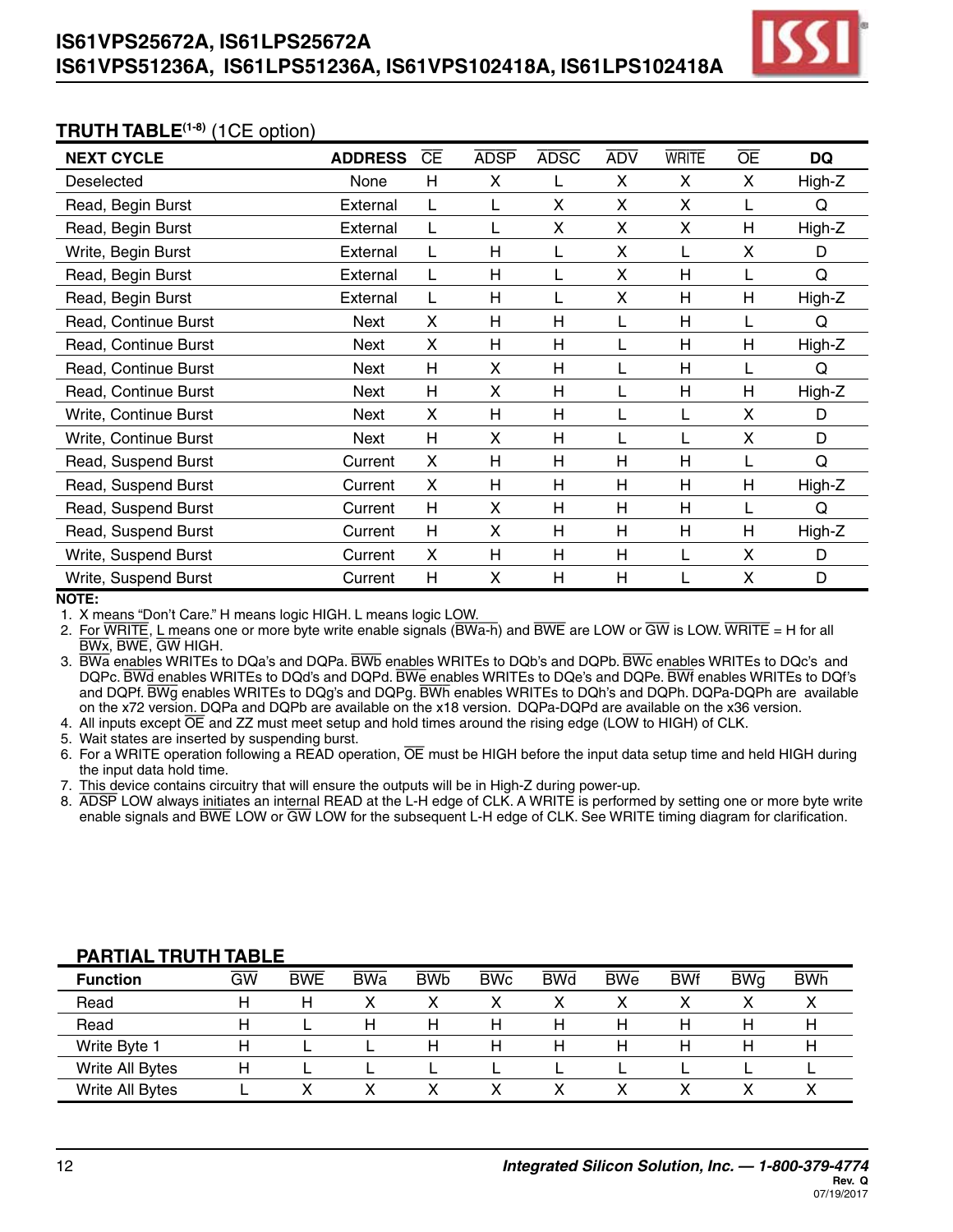

| $1111$ construction about the implicant study of the control $\alpha$ |                                   |                            |                            |  |  |  |  |  |  |  |
|-----------------------------------------------------------------------|-----------------------------------|----------------------------|----------------------------|--|--|--|--|--|--|--|
| <b>External Address</b><br>A1 A0                                      | <b>1st Burst Address</b><br>A1 A0 | 2nd Burst Address<br>A1 A0 | 3rd Burst Address<br>A1 A0 |  |  |  |  |  |  |  |
| 00                                                                    |                                   |                            |                            |  |  |  |  |  |  |  |
|                                                                       | 00                                |                            |                            |  |  |  |  |  |  |  |
| 10                                                                    |                                   | 00                         |                            |  |  |  |  |  |  |  |
|                                                                       |                                   |                            |                            |  |  |  |  |  |  |  |

#### **INTERLEAVED BURST ADDRESS TABLE (MODE = Vdd or No Connect)**

#### **LINEAR BURST ADDRESS TABLE (MODE = Vss)**



#### **ABSOLUTE MAXIMUM RATINGS(1)**

| Symbol                   | <b>Parameter</b>                      | Value                     | Unit |
|--------------------------|---------------------------------------|---------------------------|------|
| <b>T</b> st <sub>G</sub> | Storage Temperature                   | $-55$ to $+150$           | °C   |
| P <sub>D</sub>           | Power Dissipation                     | 1.6                       | w    |
| <b>I</b> OUT             | Output Current (per I/O)              | 100                       | mA   |
| VIN, VOUT                | Voltage Relative to Vss for I/O Pins  | $-0.5$ to $V_{DDQ} + 0.5$ | v    |
| <b>V<sub>IN</sub></b>    | Voltage Relative to Vss for           | $-0.5$ to $V_{DD} + 0.5$  | v    |
|                          | for Address and Control Inputs        |                           |      |
| Vnn                      | Voltage on VDD Supply Relative to Vss | $-0.5$ to 4.6             |      |

**Notes:**

- 1. Stress greater than those listed under ABSOLUTE MAXIMUM RATINGS may cause permanent damage to the device.This is a stress rating only and functional operation of the device at these or any other conditions above those indicated in the operational sections of this specification is not implied. Exposure to absolute maximum rating conditions for extended periods may affect reliability.
- 2.This device contains circuity to protect the inputs against damage due to high static voltages or electric fields; however, precautions may be taken to avoid application of any voltage higher than maximum rated voltages to this high-impedance circuit.

3. This device contains circuitry that will ensure the output devices are in High-Z at power up.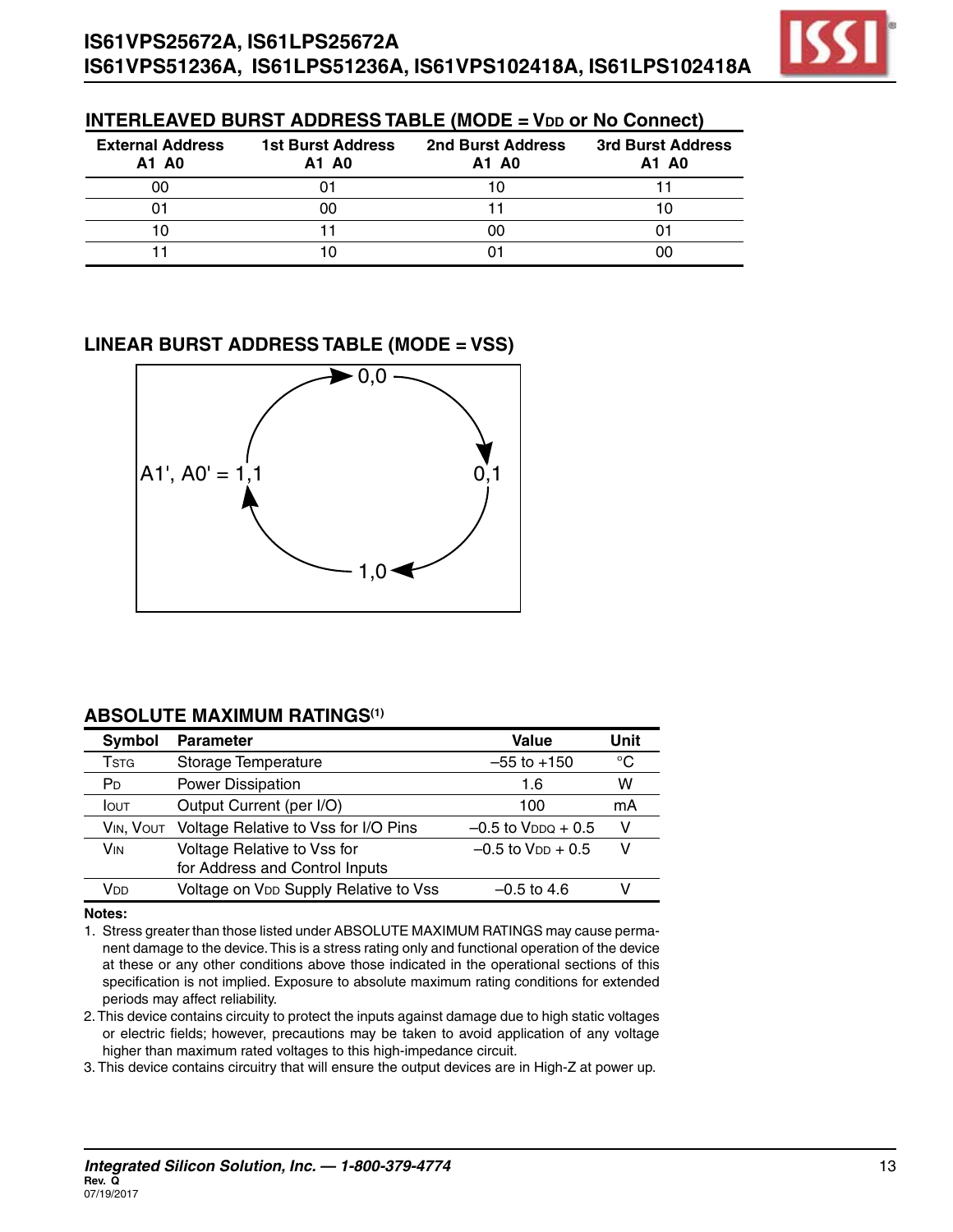

# **OPERATING RANGE (IS61LPSXXXXX)**

| Range      | <b>Ambient Temperature</b>         | VDD         | <b>V</b> <sub>DDQ</sub> |
|------------|------------------------------------|-------------|-------------------------|
| Commercial | $0^{\circ}$ C to +70 $^{\circ}$ C  | $3.3V + 5%$ | $3.3V / 2.5V + 5%$      |
| Industrial | $-40^{\circ}$ C to $+85^{\circ}$ C | $3.3V + 5%$ | $3.3V / 2.5V + 5%$      |

# **OPERATING RANGE (IS61VPSXXXXX)**

| Range      | <b>Ambient Temperature</b>         | VDD         | <b>V</b> <sub>DDQ</sub> |
|------------|------------------------------------|-------------|-------------------------|
| Commercial | $0^{\circ}$ C to +70 $^{\circ}$ C  | $2.5V + 5%$ | $2.5V + 5%$             |
| Industrial | $-40^{\circ}$ C to $+85^{\circ}$ C | $2.5V + 5%$ | $2.5V + 5%$             |

# **DC ELECTRICAL CHARACTERISTICS** (Over Operating Range)

|                       |                                           |                                                        | 3.3V   |                | 2.5V   |                |      |
|-----------------------|-------------------------------------------|--------------------------------------------------------|--------|----------------|--------|----------------|------|
| Symbol                | <b>Parameter</b>                          | <b>Test Conditions</b>                                 | Min.   | Max.           | Min.   | Max.           | Unit |
| VOH                   | <b>Output HIGH Voltage</b>                | $I_{OH} = -4.0$ mA (3.3V)<br>$I$ OH = $-1.0$ mA (2.5V) | 2.4    |                | 2.0    |                | v    |
| VOL                   | Output LOW Voltage                        | $I_{OL} = 8.0$ mA (3.3V)<br>$I_{OL} = 1.0$ mA (2.5V)   |        | 0.4            |        | 0.4            |      |
| <b>V<sub>IH</sub></b> | Input HIGH Voltage                        |                                                        | 2.0    | $V_{DD}$ + 0.3 | 1.7    | $V_{DD} + 0.3$ | v    |
| VIL                   | Input LOW Voltage                         |                                                        | $-0.3$ | 0.8            | $-0.3$ | 0.7            | v    |
| ĪЦ                    | Input Leakage Current                     | $Vss \leq V_{IN} \leq V_{DD}^{(1)}$                    | -5     | 5              | -5     | 5              | μA   |
| <b>ILO</b>            | Output Leakage Current Vss ≤ Vout ≤ VDDQ, | $\overline{OE}$ = $VIH$                                | -5     | 5              | -5     | 5              | μA   |

# POWER SUPPLY CHARACTERISTICS<sup>(1)</sup> (Over Operating Range)

|                  |                        |                                                                                          |                |     | $-250$<br><b>MAX</b> |     |     | $-200$<br><b>MAX</b> |     |             |
|------------------|------------------------|------------------------------------------------------------------------------------------|----------------|-----|----------------------|-----|-----|----------------------|-----|-------------|
| Symbol           | <b>Parameter</b>       | <b>Test Conditions</b>                                                                   | Temp.range x18 |     | x36                  | x72 | x18 | x36                  | x72 | <b>Unit</b> |
| <b>I</b> cc      | <b>AC Operating</b>    | Device Selected.                                                                         | Com.           | 450 | 450                  | 600 | 425 | 425                  | 550 | mA          |
|                  | <b>Supply Current</b>  | $\overline{OE}$ = V <sub>IH</sub> , ZZ $\leq$ V <sub>IL</sub> ,                          | Ind.           | 500 | 500                  | 650 | 475 | 475                  | 600 |             |
|                  |                        | All Inputs $\leq 0.2V$ or $\geq$ V <sub>DD</sub> $-0.2V$ ,<br>Cycle Time $\geq$ tkc min. |                |     |                      |     |     |                      |     |             |
| <b>ISB</b>       | <b>Standby Current</b> | Device Deselected,                                                                       | Com.           | 150 | 150                  | 150 | 150 | 150                  | 150 | mA          |
|                  | <b>TTL Input</b>       | $V_{DD} = Max$                                                                           | Ind.           | 150 | 150                  | 150 | 150 | 150                  | 150 |             |
|                  |                        | All Inputs $\leq$ V <sub>IL</sub> or $\geq$ V <sub>IH</sub> ,                            |                |     |                      |     |     |                      |     |             |
|                  |                        | $ZZ \leq V \rvert L$ , $f = Max$ .                                                       |                |     |                      |     |     |                      |     |             |
| <b>ISBI</b>      | <b>Standby Current</b> | Device Deselected,                                                                       | Com.           | 110 | 110                  | 110 | 110 | 110                  | 110 | mA          |
|                  | <b>CMOS Input</b>      | $V_{DD} = Max$                                                                           | Ind.           | 125 | 125                  | 125 | 125 | 125                  | 125 |             |
|                  |                        | $V_{IN}$ < $V_{SS}$ + 0.2V or $>$ V <sub>DD</sub> – 0.2V                                 |                |     |                      |     |     |                      |     |             |
|                  |                        | $f = 0$                                                                                  |                |     |                      |     |     |                      |     |             |
| I <sub>SB2</sub> | Sleep Mode             | ZZ>VIH                                                                                   | Com.           | 60  | 60                   | 60  | 60  | 60                   | 60  | mA          |
|                  |                        |                                                                                          | Ind.           | 75  | 75                   | 75  | 75  | 75                   | 75  |             |

#### **Note:**

1. MODE pin has an internal pullup and should be tied to V<sub>DD</sub> or Vss. It exhibits ±100µA maximum leakage current when tied to  $\leq$  $V$ ss + 0.2V or ≥ V<sub>DD</sub> – 0.2V.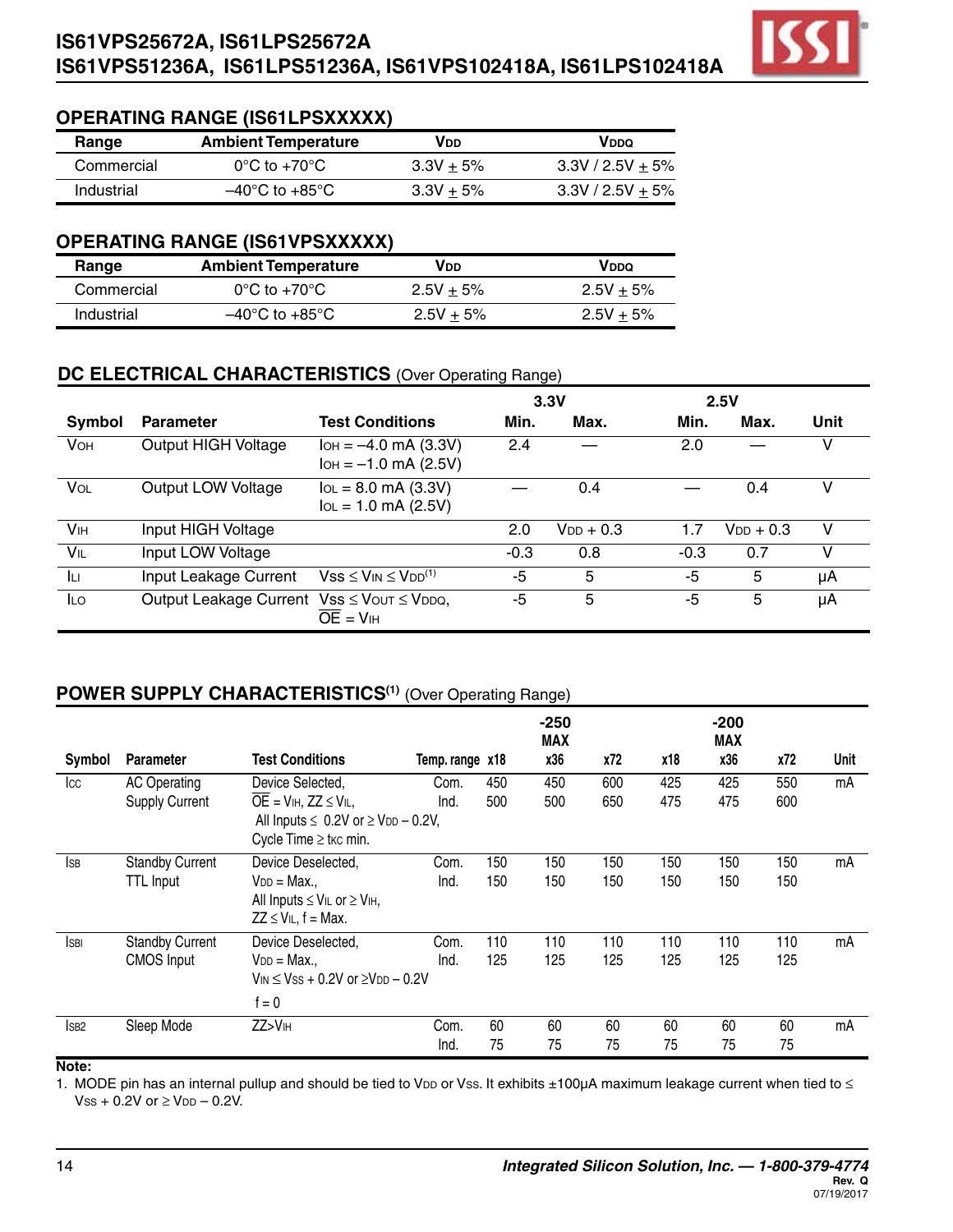

#### **CAPACITANCE(1,2)**

| Symbol | <b>Parameter</b>         | <b>Conditions</b> | Max. | Unit |
|--------|--------------------------|-------------------|------|------|
| Сім    | Input Capacitance        | $V_{IN} = 0V$     | Б    | рF   |
| Соυт   | Input/Output Capacitance | $V$ OUT = $0V$    |      | рF   |

**Notes:**

1. Tested initially and after any design or process changes that may affect these parameters.

2. Test conditions:  $TA = 25^{\circ}C$ ,  $f = 1$  MHz,  $V_{DD} = 3.3V$ .

#### **3.3V I/O AC TEST CONDITIONS**

| <b>Parameter</b>                               | Unit                |
|------------------------------------------------|---------------------|
| Input Pulse Level                              | 0V to 3.0V          |
| Input Rise and Fall Times                      | $1.5$ ns            |
| Input and Output Timing<br>and Reference Level | 1.5V                |
| Output Load                                    | See Figures 1 and 2 |

# **AC TEST LOADS**



**Figure 1**



**Figure 2**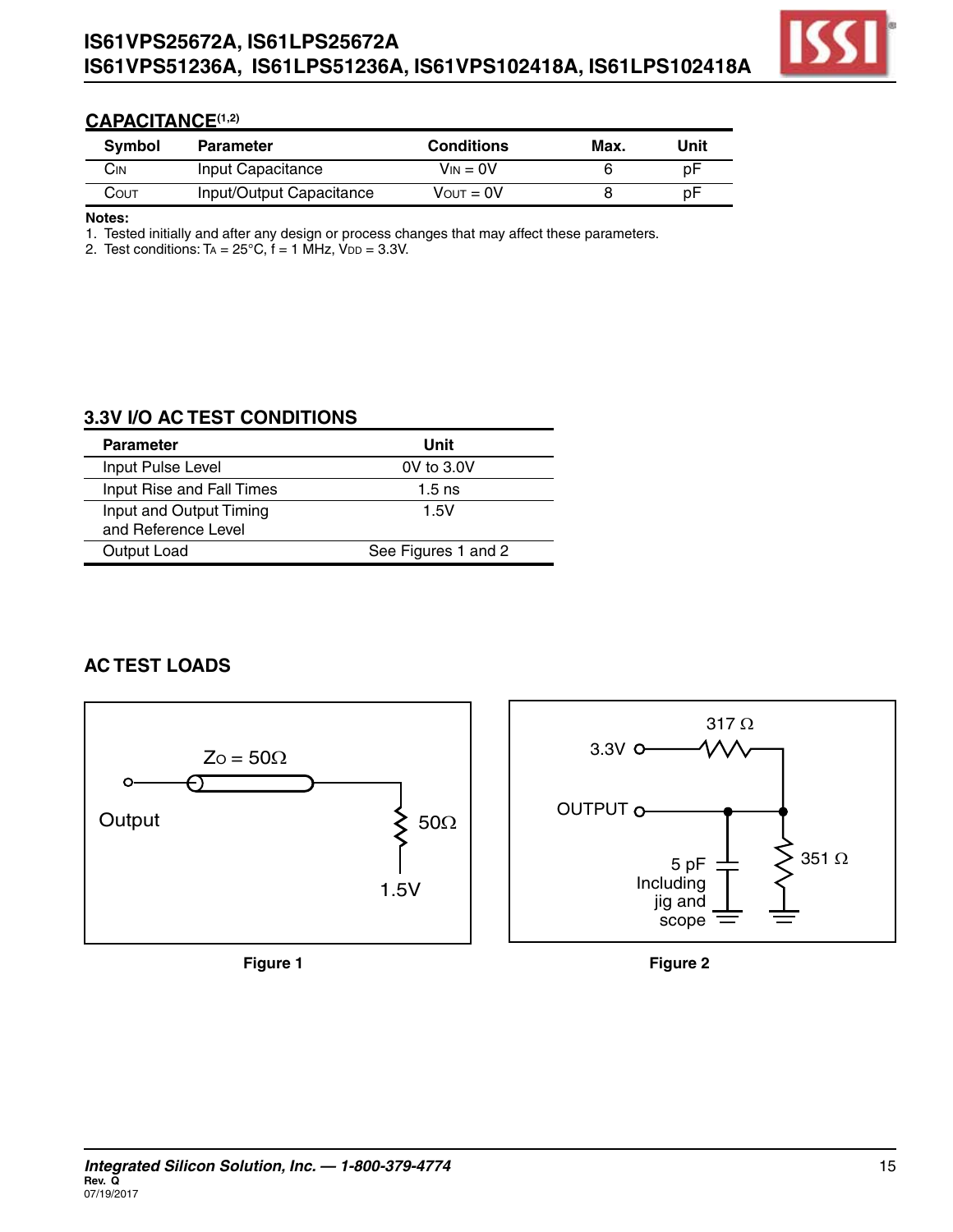

# **2.5V I/O AC TEST CONDITIONS**

| <b>Parameter</b>                               | Unit                |
|------------------------------------------------|---------------------|
| Input Pulse Level                              | $0V$ to $2.5V$      |
| Input Rise and Fall Times                      | $1.5$ ns            |
| Input and Output Timing<br>and Reference Level | 1.25V               |
| Output Load                                    | See Figures 3 and 4 |

# **2.5 I/O OUTPUT LOAD EQUIVALENT**

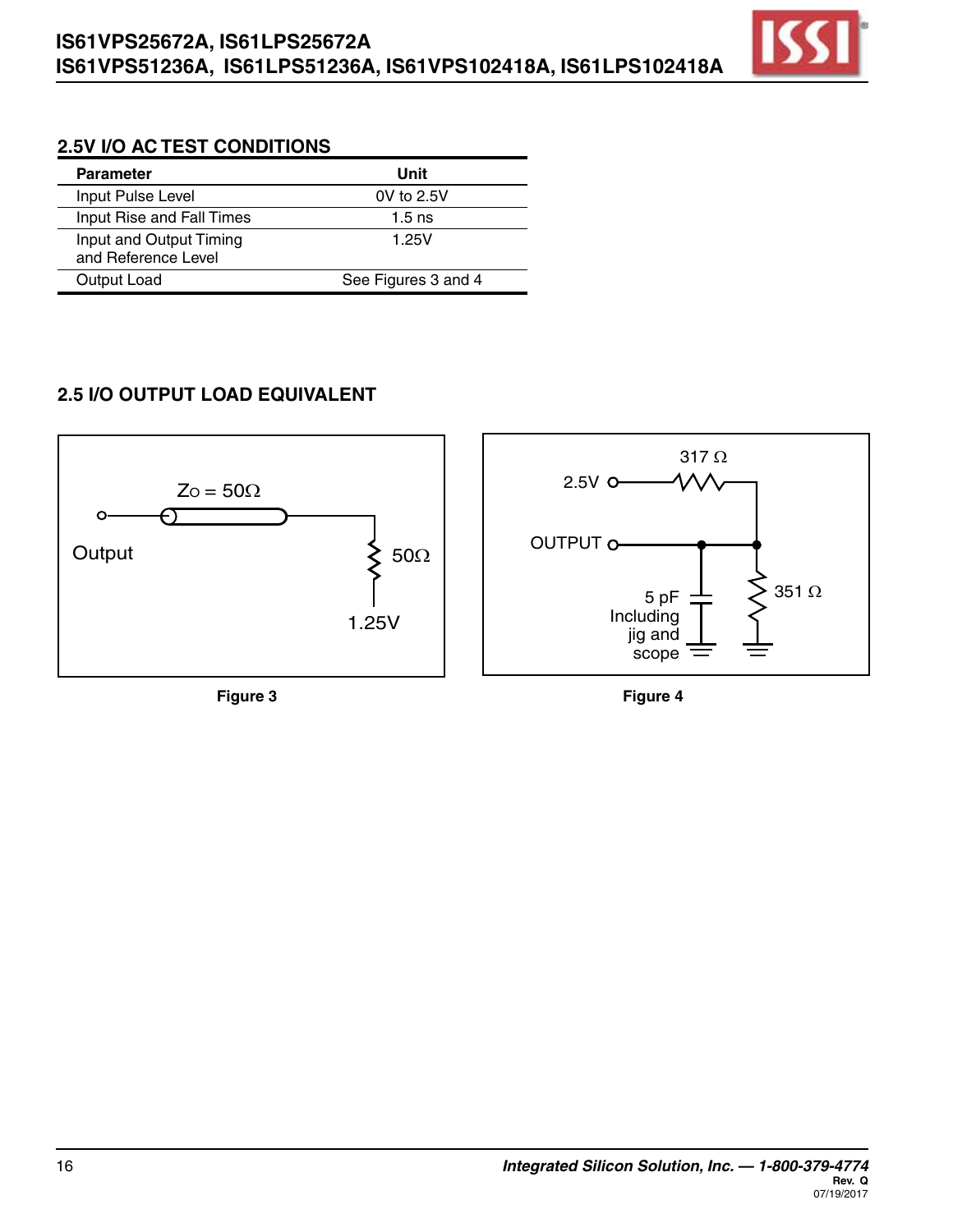

# **READ/WRITE CYCLE SWITCHING CHARACTERISTICS** (Over Operating Range)

|                  |                                 |      | $-250$         |                | $-200$         |            |
|------------------|---------------------------------|------|----------------|----------------|----------------|------------|
| Symbol           | <b>Parameter</b>                | Min. | Max.           | Min.           | Max.           | Unit       |
| fMAX             | <b>Clock Frequency</b>          |      | 250            |                | 200            | <b>MHz</b> |
| tkc              | Cycle Time                      | 4.0  |                | 5              |                | ns         |
| tkh              | Clock High Time                 | 1.7  |                | $\overline{c}$ |                | ns         |
| tkl              | <b>Clock Low Time</b>           | 1.7  |                | 2              |                | ns         |
| tko              | <b>Clock Access Time</b>        |      | 2.6            |                | 3.1            | ns         |
| $t$ KQX $(2)$    | Clock High to Output Invalid    | 0.8  |                | 1.5            |                | ns         |
| $t$ KOLZ $(2,3)$ | Clock High to Output Low-Z      | 0.8  |                | 1              |                | ns         |
| $t$ KQHZ $(2,3)$ | Clock High to Output High-Z     |      | 2.6            |                | 3.0            | ns         |
| to <sub>EQ</sub> | Output Enable to Output Valid   |      | 2.8            |                | 3.1            | ns         |
| $toELZ^{(2,3)}$  | Output Enable to Output Low-Z   | 0    |                | 0              |                | ns         |
| $toEHZ^{(2,3)}$  | Output Disable to Output High-Z |      | 2.6            |                | 3.0            | ns         |
| tas              | Address Setup Time              | 1.2  |                | 1.4            |                | ns         |
| tws              | Read/Write Setup Time           | 1.2  |                | 1.4            |                | ns         |
| tces             | Chip Enable Setup Time          | 1.2  |                | 1.4            |                | ns         |
| tavs             | Address Advance Setup Time      | 1.2  |                | 1.4            |                | ns         |
| tps              | Data Setup Time                 | 1.2  |                | 1.4            |                | ns         |
| tah              | Address Hold Time               | 0.3  |                | 0.4            |                | ns         |
| twh              | Write Hold Time                 | 0.3  |                | 0.4            |                | ns         |
| tceh             | Chip Enable Hold Time           | 0.3  |                | 0.4            |                | ns         |
| tavh             | Address Advance Hold Time       | 0.3  |                | 0.4            |                | ns         |
| t <sub>DH</sub>  | Data Hold Time                  | 0.3  |                | 0.4            |                | ns         |
| t <sub>PDS</sub> | ZZ High to Power Down           |      | $\overline{c}$ |                | $\overline{c}$ | cyc        |
| trus             | ZZ Low to Power Down            |      | 2              |                | 2              | cyc        |

**Note:**

1. Configuration signal MODE is static and must not change during normal operation.

2. Guaranteed but not 100% tested. This parameter is periodically sampled.

3. Tested with load in Figure 2.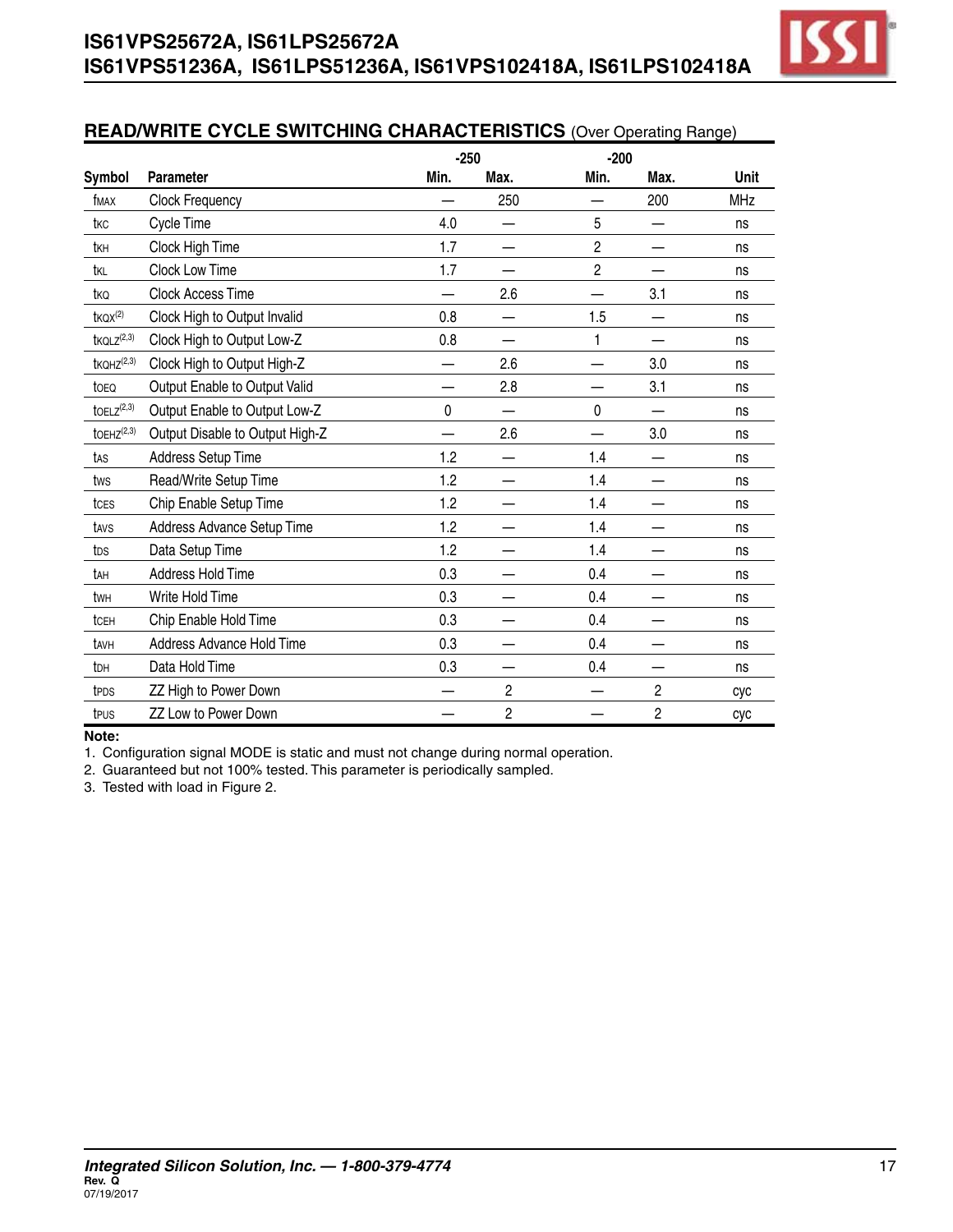

# **READ/WRITE CYCLE TIMING**

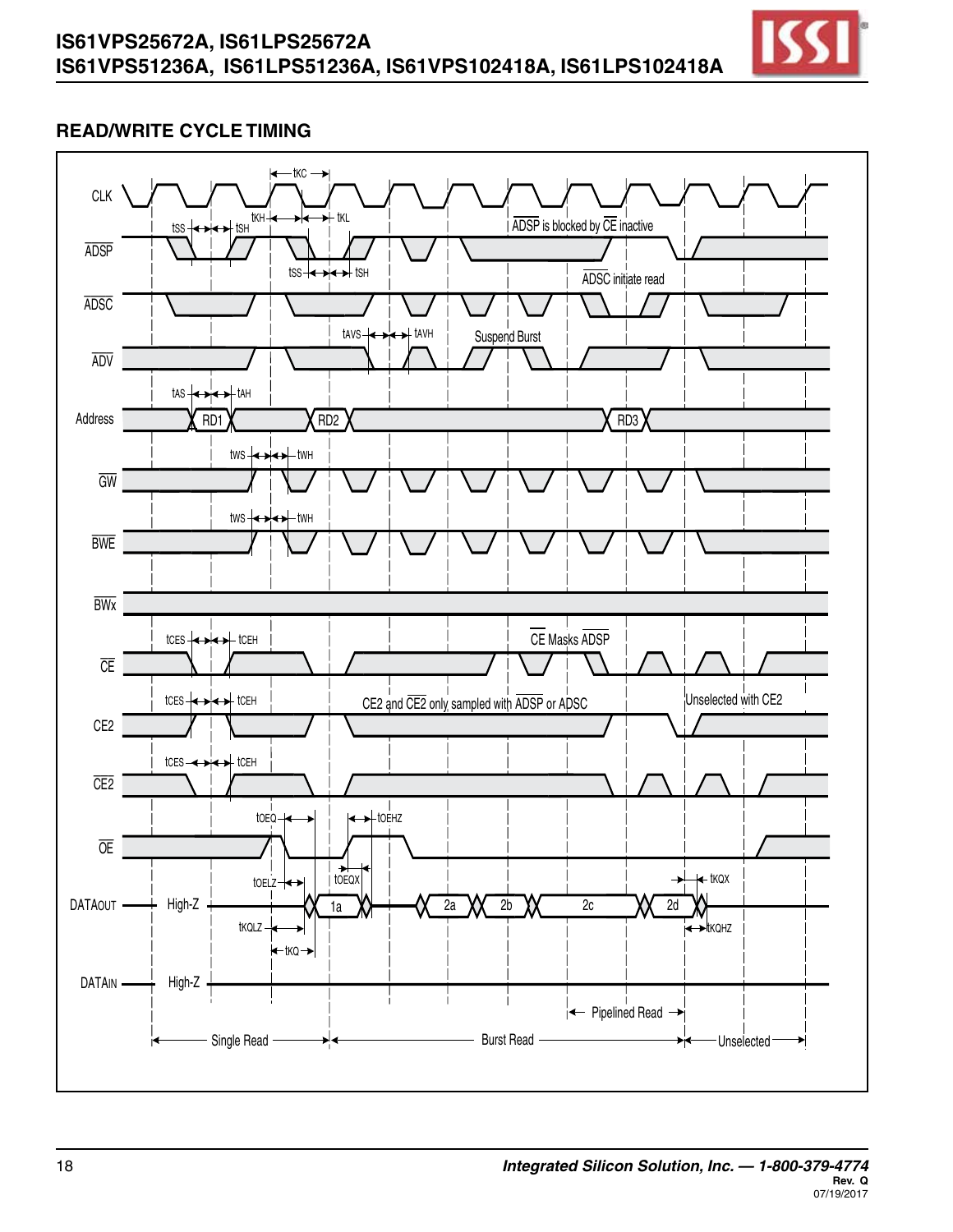

# **WRITE CYCLE TIMING**

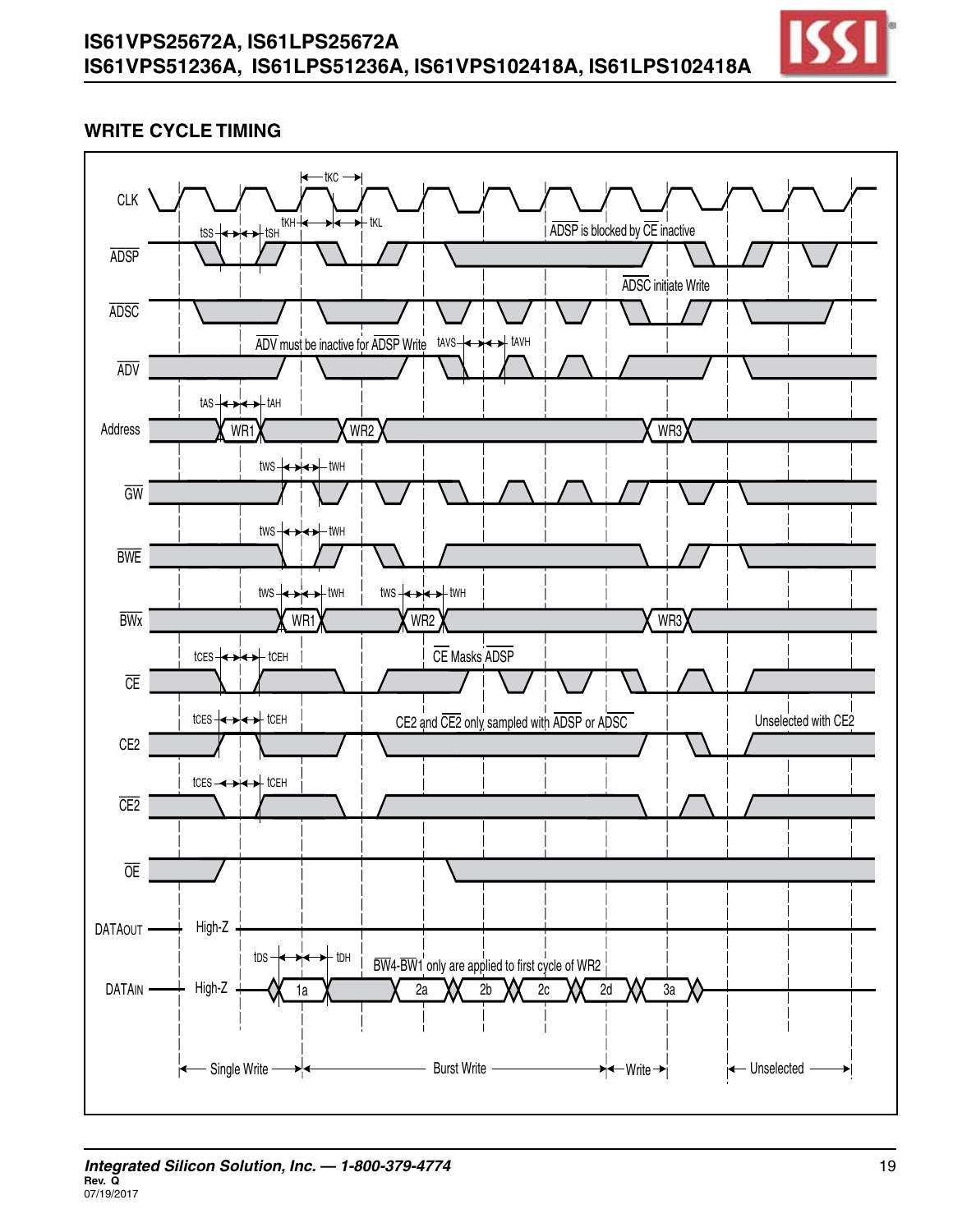

# **SNOOZE MODE ELECTRICAL CHARACTERISTICS**

| Symbol            | <b>Parameter</b>                   | <b>Conditions</b> | Min. | Max. | Unit  |
|-------------------|------------------------------------|-------------------|------|------|-------|
| ISB <sub>2</sub>  | Current during SNOOZE MODE         | ZZ > Vih          |      | 60   | mA    |
| t <sub>PDS</sub>  | ZZ active to input ignored         |                   |      |      | cycle |
| t <sub>Pus</sub>  | ZZ inactive to input sampled       |                   |      |      | cycle |
| tzzı              | ZZ active to SNOOZE current        |                   |      |      | cycle |
| t <sub>RZZI</sub> | ZZ inactive to exit SNOOZE current |                   |      |      | ns    |

# **SNOOZE MODE TIMING**

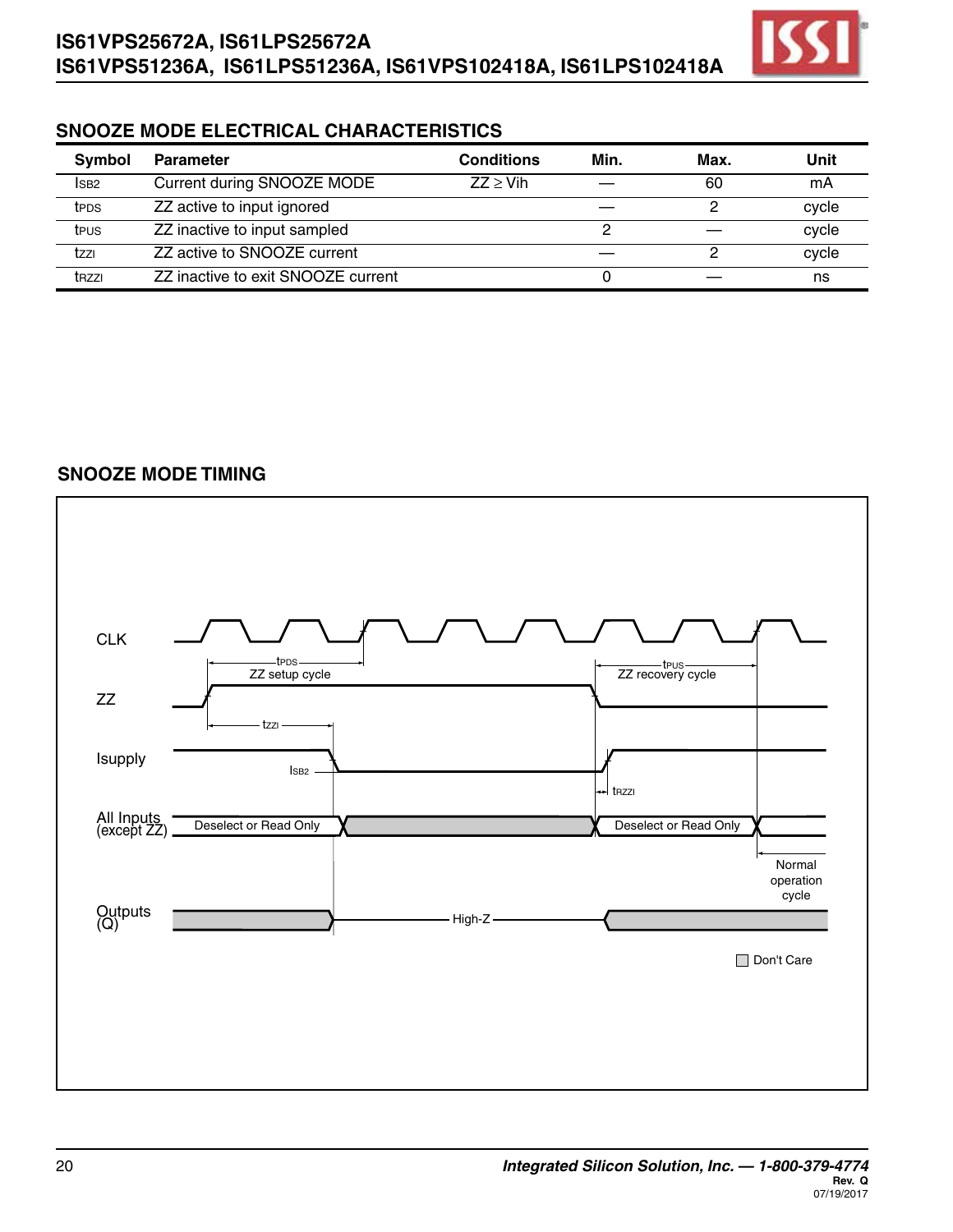

# **IEEE 1149.1 Serial Boundary Scan (JTAG)**

The IS61LPS/VPSxxxxxx products have a serial boundary scan Test Access Port (TAP) in the PBGA package only. (The TQFP package not available.) This port operates in accordance with IEEEStandard 1149.1-1900, but does not include all functions required for full 1149.1 compliance. These functions from the IEEE specification are excluded because they place added delay in the critical speed path of the SRAM. The TAP controller operates in a manner that does not conflict with the performance of other devices using 1149.1 fully compliant TAPs. The TAP operates using JEDEC standard 2.5V I/O logic levels.

# **Disabling the JTAG Feature**

The SRAM can operate without using the JTAG feature. To disable the TAP controller, TCK must be tied LOW (Vss) to prevent clocking of the device. TDI and TMS are internally pulled up and may be disconnected. They may alternately be connected to VDD through a pull-up resistor. TDO should be left disconnected.On power-up, the device will start in a reset state which will not interfere with the device operation.

# **Test Access Port (TAP) - Test Clock**

The test clock is only used with the TAP controller. All inputs are captured on the rising edge of TCK and outputs are driven from the falling edge of TCK.

# **Test Mode Select (TMS)**

The TMS input is used to send commands to the TAP controller and is sampled on the rising edge of TCK. This pin may be left disconnected if the TAP is not used. The pin is internally pulled up, resulting in a logic HIGH level.

# **Test Data-In (TDI)**

The TDI pin is used to serially input information to the registers and can be connected to the input of any register. The register between TDI and TDO is chosen by the instruction loaded into the TAP instruction register. For information on instruction register loading, see the TAP Controller State Diagram. TDI is internally pulled up and can be disconnected if the TAP is unused in an application. TDI is connected to the Most Significant Bit (MSB) on any register.



# **tap controller block diagram**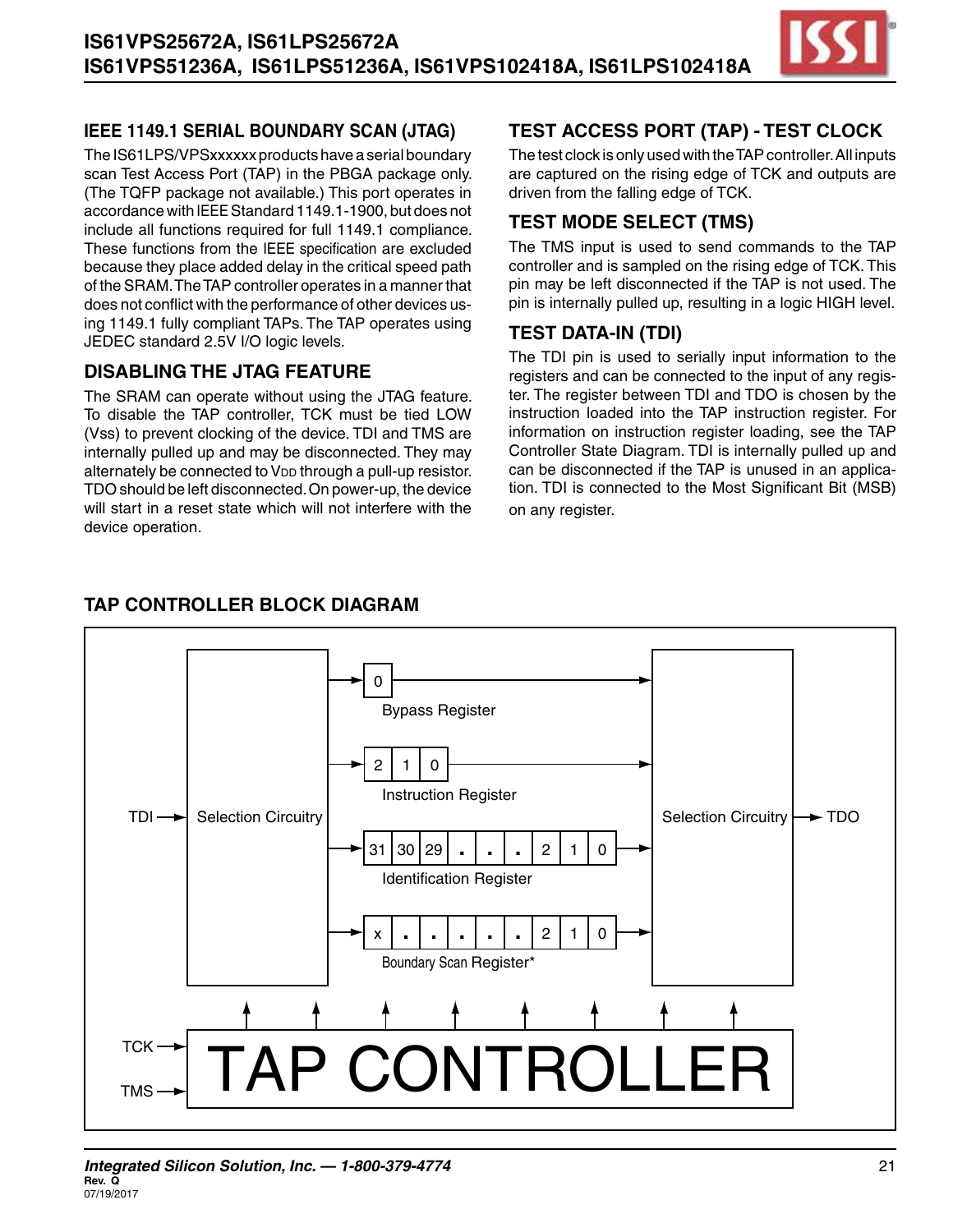

# **Test Data Out (TDO)**

The TDO output pin is used to serially clock data-out from the registers.The output is active depending on the current state of the TAP state machine (see TAP Controller State Diagram).The output changes on the falling edge of TCK and TDO is connected to the Least Significant Bit (LSB) of any register.

# **Performing a TAP Reset**

A Reset is performed by forcing TMS HIGH (VDD) for five rising edges of TCK. RESET may be performed while the SRAM is operating and does not affect its operation. At power-up, the TAP is internally reset to ensure that TDO comes up in a high-Z state.

# **TAP Registers**

Registers are connected between the TDI and TDO pins and allow data to be scanned into and out of the SRAM test circuitry**.** Only one register can be selected at a time through the instruction registers. Data is serially loaded into the TDI pin on the rising edge of TCK and output on the TDO pin on the falling edge of TCK.

#### **Instruction Register**

Three-bit instructions can be serially loaded into the instruction register.This register is loaded when it is placed between the TDI and TDO pins. (See TAP Controller Block Diagram) At power-up, the instruction register is loaded with the IDCODE instruction. It is also loaded with the IDCODE instruction if the controller is placed in a reset state as previously described.

When the TAP controller is in the CaptureIR state, the two least significant bits are loaded with a binary "01" pattern to allow for fault isolation of the board level serial test path.

#### **Bypass Register**

To save time when serially shifting data through registers, it is sometimes advantageous to skip certain states. The bypass register is a single-bit register that can be placed between TDI and TDO pins.This allows data to be shifted through the SRAM with minimal delay.The bypass register is set LOW (Vss) when the BYPASS instruction is executed.

#### **Boundary Scan Register**

The boundary scan register is connected to all input and output pins on the SRAM. Several no connect (NC) pins are also included in the scan register to reserve pins for higher density devices. The x36 configuration has a 75-bit-long register and the x18 configuration also has a 75-bit-long register. The boundary scan register is loaded with the contents of the RAM Input and Output ring when the TAP controller is in the Capture-DR state and then placed between the TDI and TDO pins when the controller is moved to the Shift-DR state. The EXTEST, SAMPLE/PRELOAD and SAMPLE-Z instructions can be used to capture the contents of the Input and Output ring.

The Boundary Scan Order tables show the order in which the bits are connected.Each bit corresponds to one of the bumps on the SRAM package. The MSB of the register is connected to TDI, and the LSB is connected to TDO.

#### **Scan Register Sizes**

| Register             | <b>Bit Size</b> | <b>Bit Size</b> | <b>Bit Size</b> |
|----------------------|-----------------|-----------------|-----------------|
| <b>Name</b>          | (x18)           | (x36)           | (x72)           |
| Instruction          | 3               | 3               | 3               |
| <b>Bypass</b>        |                 |                 |                 |
| ID                   | 32              | 32              | 32              |
| <b>Boundary Scan</b> | 75              | 75              |                 |

#### **Identification (ID) Register**

The ID register is loaded with a vendor-specific, 32-bit code during theCapture-DRstatewhen the IDCODEcommand is loaded to the instruction register. The IDCODE is hardwired into the SRAM and can be shifted out when the TAP controller is in the Shift-DR state.The ID register has vendor code and other information described in the Identification Register Definitions table.

# **Identification Register Definitions**

| <b>Instruction Field</b> | <b>Description</b>                           | 256K x 72   | 512K x 36    | $1M \times 18$ |
|--------------------------|----------------------------------------------|-------------|--------------|----------------|
| Revision Number (31:28)  | Reserved for version number.                 | <b>XXXX</b> | <b>XXXX</b>  | <b>XXXX</b>    |
| Device Depth (27:23)     | Defines depth of SRAM. 512K, 1M or 256K      | 00110       | 00111        | 01000          |
| Device Width (22:18)     | Defines width of the SRAM. x72, x36 or x18   | 00101       | 00100        | 00011          |
| ISSI Device ID (17:12)   | Reserved for future use.                     | <b>XXXX</b> | <b>XXXXX</b> | <b>XXXXX</b>   |
| ISSI JEDEC ID (11:1)     | Allows unique identification of SRAM vendor. | 0011010101  | 00011010101  | 00011010101    |
| ID Register Presence (0) | Indicate the presence of an ID register.     |             |              |                |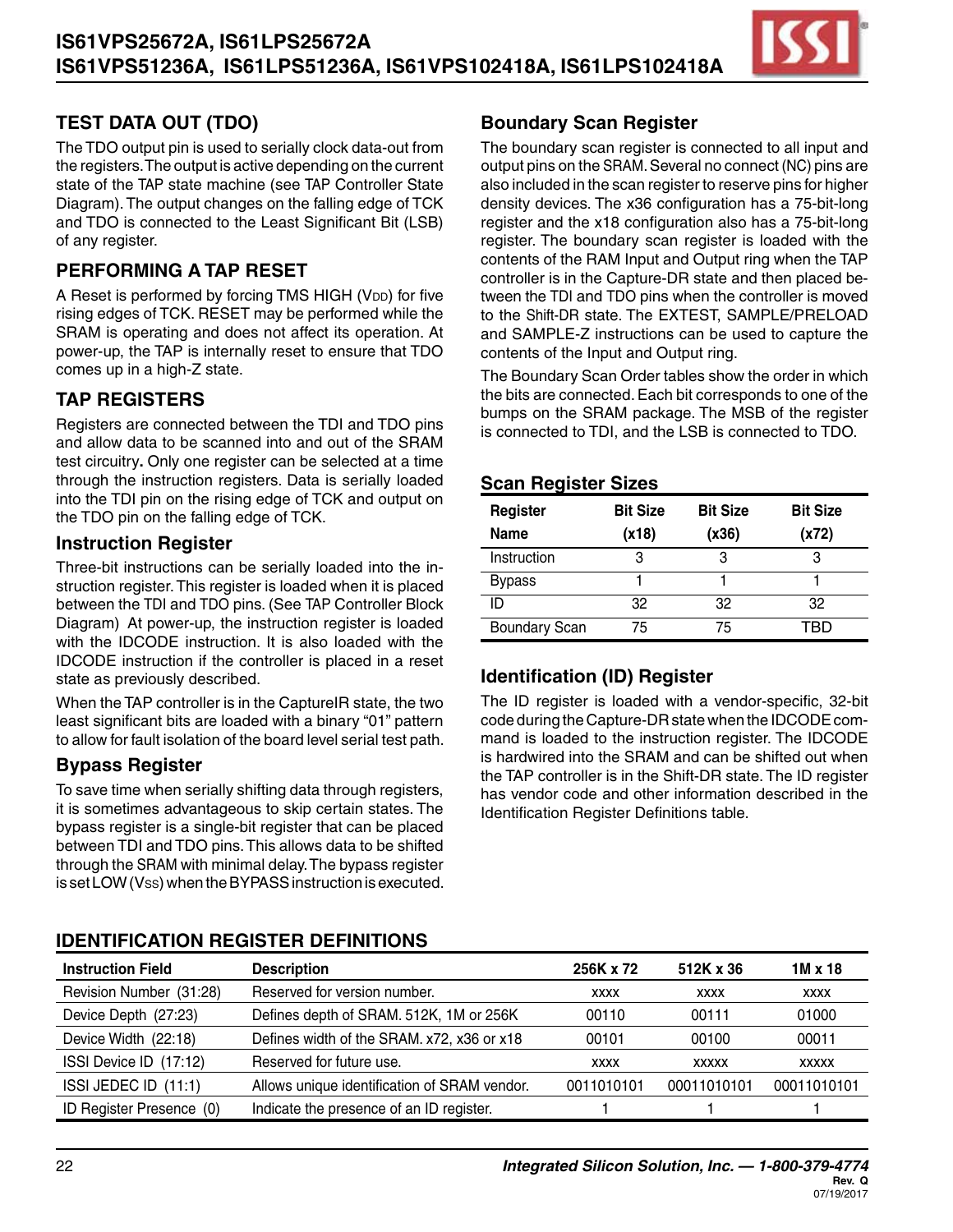#### **TAP Instruction Set**

Eight instructions are possible with the three-bit instruction register and all combinations are listed in the Instruction Code table. Three instructions are listed as RESERVED and should not be used and the other five instructions are described below. The TAP controller used in this SRAM is not fully compliant with the 1149.1 convention because some mandatory instructions are not fully implemented. The TAP controller cannot be used to load address, data or control signals and cannot preload the Input or Output buffers.The SRAM does not implement the 1149.1 commands EXTEST or INTEST or the PRELOAD portion of SAMPLE/ PRELOAD; instead it performs a capture of the Inputs and Output ring when these instructions are executed. Instructions are loaded into the TAP controller during the Shift-IR state when the instruction register is placed between TDI and TDO. During this state, instructions are shifted from the instruction register through the TDI and TDO pins. To execute an instruction once it is shifted in, theTAP controller must be moved into the Update-IR state.

#### **EXTEST**

EXTEST is a mandatory 1149.1 instruction which is to be executed whenever the instruction register is loaded with all 0s. Because EXTEST is not implemented in the TAP controller, this device is not 1149.1 standard compliant. The TAP controller recognizes an all-0 instruction. When an EXTEST instruction is loaded into the instruction register, the SRAM responds as if a SAMPLE/PRELOAD instruction has been loaded. There is a difference between the instructions, unlike the SAMPLE/PRELOAD instruction, EXTEST places the SRAM outputs in a High-Z state.

#### **IDCODE**

The IDCODE instruction causes a vendor-specific, 32 bit code to be loaded into the instruction register. It also places the instruction register between the TDI and TDO pins and allows the IDCODE to be shifted out of the device when the TAP controller enters the Shift-DR state. The IDCODE instruction is loaded into the instruction register upon power-up or whenever the TAP controller is given a test logic reset state.

#### **SAMPLE-Z**

The SAMPLE-Z instruction causes the boundary scan register to be connected between the TDI and TDO pins when the TAP controller is in a Shift-DR state. It also places all SRAM outputs into a High-Z state.

#### **SAMPLE/PRELOAD**

SAMPLE/PRELOADisa1149.1mandatoryinstruction.The PRELOAD portion of this instruction is not implemented, so the TAP controller is not fully 1149.1 compliant.When the SAMPLE/PRELOAD instruction is loaded to the instruction register and the TAP controller is in the Capture-DR state, a snapshot of data on the inputs and output pins is captured in the boundary scan register.

It is important to realize that the TAP controller clock operates at a frequency up to 10 MHz, while the SRAM clock runs more than an order of magnitude faster. Because of the clock frequency differences, it is possible that during the Capture-DR state, an input or output will under-go a transition. The TAP may attempt a signal capture while in transition (metastable state). The device will not be harmed, but there is no guarantee of the value that will be captured or repeatable results.

To guarantee that the boundary scan register will capture the correct signal value, the SRAM signal must be stabilized long enough to meet the TAP controller's capture set-up plus hold times (tcs and tch).To insure that theSRAM clock input is captured correctly, designs need a way to stop (or slow) the clock during a SAMPLE/PRELOAD instruction. If this is not an issue, it is possible to capture all other signals and simply ignore the value of the CLK captured in the boundary scan register.

Once the data is captured, it is possible to shift out the data by putting the TAP into the Shift-DR state. This places the boundary scan register between the TDI and TDO pins.

Note that since the PRELOAD part of the command is not implemented, putting the TAP into the Update to the Update-DR state while performing a SAMPLE/PRELOAD instruction will have the same effect as the Pause-DR command.

#### **Bypass**

When the BYPASS instruction is loaded in the instruction register and the TAP is placed in a Shift-DR state, the bypass register is placed between the TDI and TDO pins. The advantage of the BYPASS instruction is that it shortens the boundary scan path when multiple devices are connected together on a board.

#### **Reserved**

These instructions are not implemented but are reserved for future use. Do not use these instructions.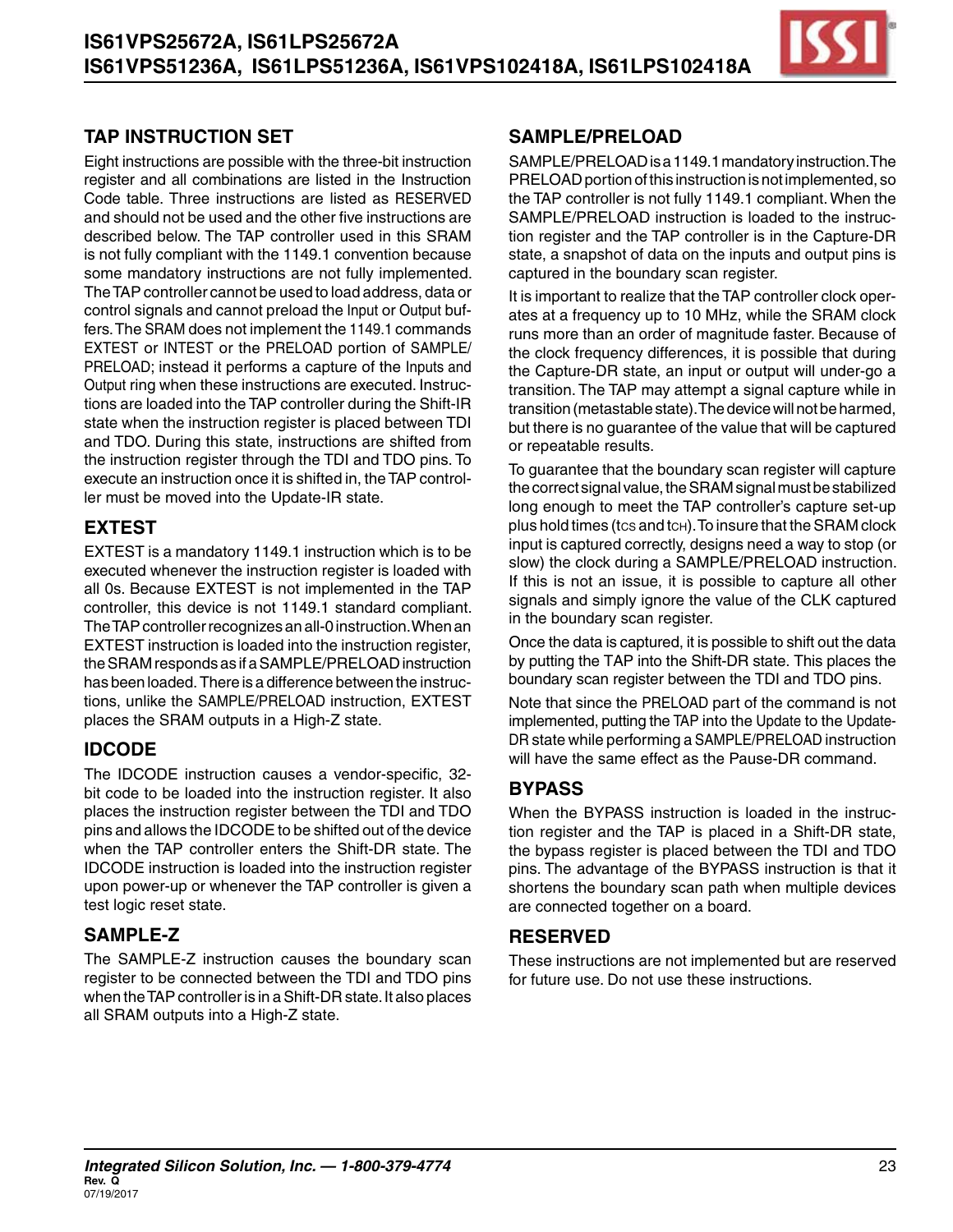

#### **Instruction Codes**

| Code | <b>Instruction</b> | <b>Description</b>                                                                                                                                                                                                                           |
|------|--------------------|----------------------------------------------------------------------------------------------------------------------------------------------------------------------------------------------------------------------------------------------|
| 000  | <b>EXTEST</b>      | Captures the Input/Output ring contents. Places the boundary scan register be-<br>tween the TDI and TDO. Forces all SRAM outputs to High-Z state. This<br>instruction is not 1149.1 compliant.                                               |
| 001  | <b>IDCODE</b>      | Loads the ID register with the vendor ID code and places the register between TDI<br>and TDO. This operation does not affect SRAM operation.                                                                                                 |
| 010  | SAMPLE-Z           | Captures the Input/Output contents. Places the boundary scan register between<br>TDI and TDO. Forces all SRAM output drivers to a High-Z state.                                                                                              |
| 011  | <b>RESERVED</b>    | Do Not Use: This instruction is reserved for future use.                                                                                                                                                                                     |
| 100  | SAMPLE/PRELOAD     | Captures the Input/Output ring contents. Places the boundary scan register<br>between TDI and TDO. Does not affect the SRAM operation. This instruction does not<br>implement 1149.1 preload function and is therefore not 1149.1 compliant. |
| 101  | <b>RESERVED</b>    | Do Not Use: This instruction is reserved for future use.                                                                                                                                                                                     |
| 110  | <b>RESERVED</b>    | Do Not Use: This instruction is reserved for future use.                                                                                                                                                                                     |
| 111  | <b>BYPASS</b>      | Places the bypass register between TDI and TDO. This operation does not<br>affect SRAM operation.                                                                                                                                            |

# **TAP CONTROLLER STATE DIAGRAM**

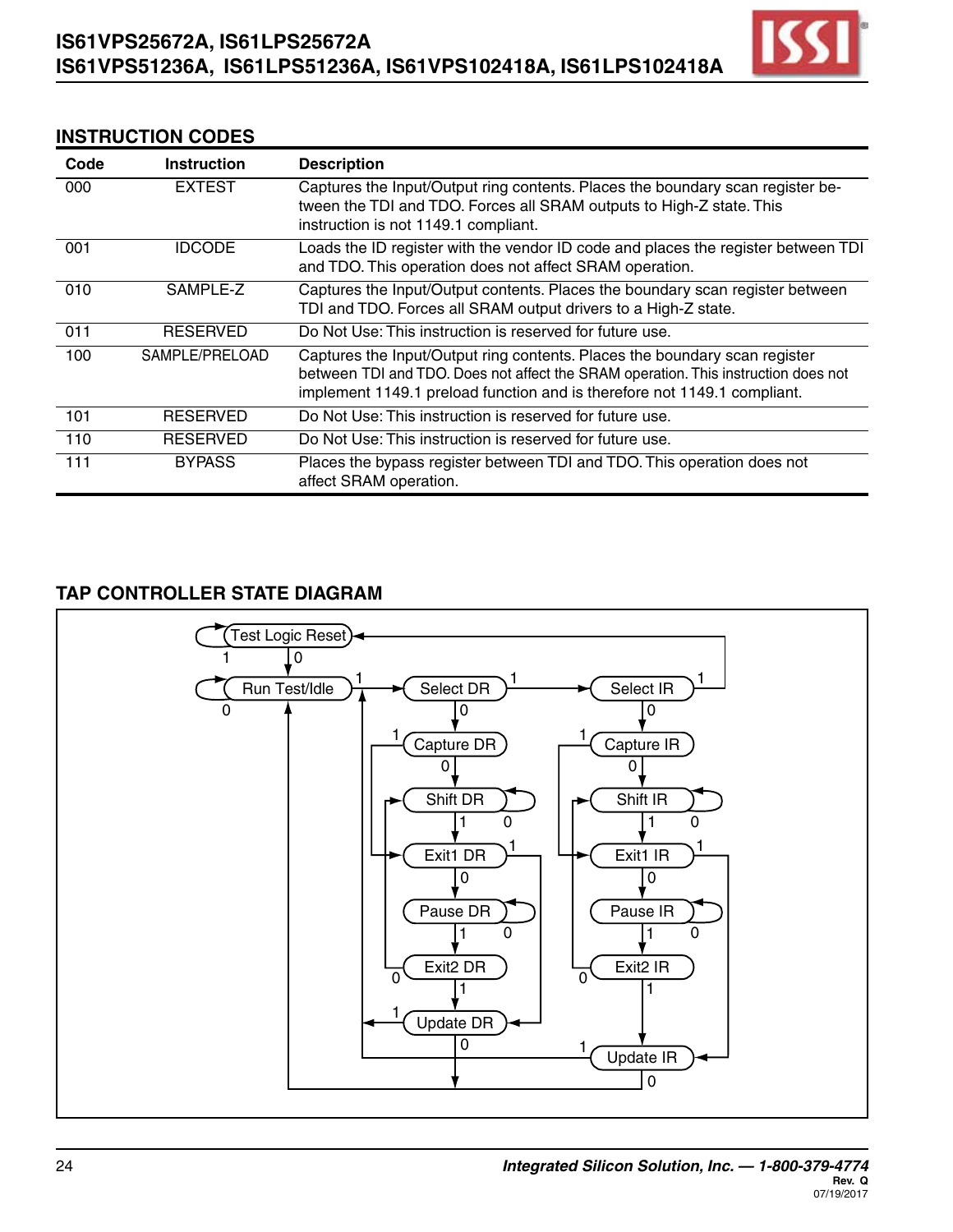

#### **TAP Electrical Characteristics** Over the Operating Range<sup>(1,2)</sup>

| Symbol                | <b>Parameter</b>           | <b>Test Conditions</b>        | Min.   | Max.          | <b>Units</b> |
|-----------------------|----------------------------|-------------------------------|--------|---------------|--------------|
| VOH <sub>1</sub>      | Output HIGH Voltage        | $I$ <sub>OH</sub> = $-2.0$ mA | 1.7    |               | v            |
| VOH <sub>2</sub>      | <b>Output HIGH Voltage</b> | $I$ OH = $-100 \mu$ A         | 2.1    |               | v            |
| VOL1                  | <b>Output LOW Voltage</b>  | $IOL = 2.0 mA$                |        | 0.7           | V            |
| VOL <sub>2</sub>      | Output LOW Voltage         | $IOL = 100 \mu A$             |        | 0.2           | v            |
| <b>V<sub>IH</sub></b> | Input HIGH Voltage         |                               | 1.7    | $V_{DD} +0.3$ |              |
| VIL                   | Input LOW Voltage          |                               | $-0.3$ | 0.7           | v            |
| Ix                    | Input Leakage Current      | $Vss \le V$   $\le V$ DDQ     | $-10$  | 10            | μA           |

**Notes:**

1. All Voltage referenced to Ground.

2. Overshoot: VIH (AC)  $\leq$  VDD +1.5V for t  $\leq$  trcyc/2, Undershoot:  $V_{IL}$  (AC)  $\leq$  0.5V for  $t \leq$  trcyc/2, Power-up:  $V_{\text{IH}} < 2.6V$  and  $V_{\text{DD}} < 2.4V$  and  $V_{\text{DDQ}} < 1.4V$  for  $t < 200$  ms.

#### **TAP AC ELECTRICAL CHARACTERISTICS**(1,2) **(Over Operating Range)**

| Symbol          | <b>Parameter</b>              | Min. | Max. | Unit       |
|-----------------|-------------------------------|------|------|------------|
| <b>t</b> TCYC   | <b>TCK Clock cycle time</b>   | 100  |      | ns         |
| fte             | <b>TCK Clock frequency</b>    |      | 10   | <b>MHz</b> |
| t <sub>TH</sub> | <b>TCK Clock HIGH</b>         | 40   |      | ns         |
| ttl             | <b>TCK Clock LOW</b>          | 40   |      | ns         |
| <b>t</b> TMSS   | TMS setup to TCK Clock Rise   | 10   |      | ns         |
| ttdis           | TDI setup to TCK Clock Rise   | 10   |      | ns         |
| tcs             | Capture setup to TCK Rise     | 10   |      | ns         |
| ttmsh           | TMS hold after TCK Clock Rise | 10   |      | ns         |
| <b>t</b> TDIH   | TDI Hold after Clock Rise     | 10   |      | ns         |
| tch             | Capture hold after Clock Rise | 10   |      | ns         |
| ttdov           | TCK LOW to TDO valid          |      | 20   | ns         |
| ttdox           | <b>TCK LOW to TDO invalid</b> | 0    |      | ns         |

**Notes:**

1. Both tcs and tch refer to the set-up and hold time requirements of latching data from the boundary scan register.

2. Test conditions are specified using the load in TAP AC test conditions.  $tr/k = 1$  ns.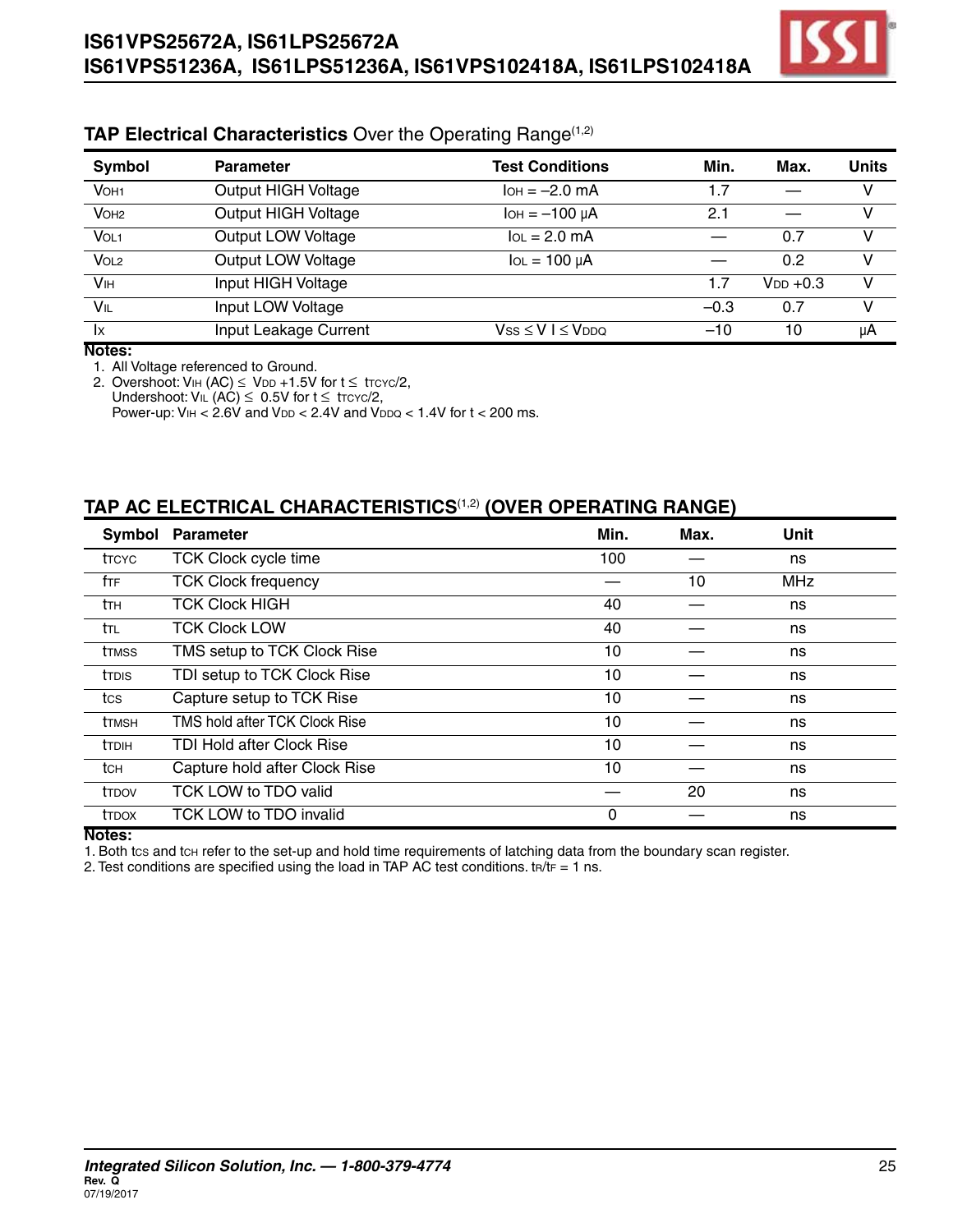

# **TAP AC TEST CONDITIONS** (2.5V/3.3V) **TAP Output Load Equivalent**

| Input pulse levels                   | 0 to 2.5V/0 to 3.0V |
|--------------------------------------|---------------------|
| Input rise and fall times            | 1ns                 |
| Input timing reference levels        | 1.25V/1.5V          |
| Output reference levels              | 1.25V/1.5V          |
| Test load termination supply voltage | 1.25V/1.5V          |
| Vtrig                                | 1.25V/1.5V          |



#### **Tap timing**

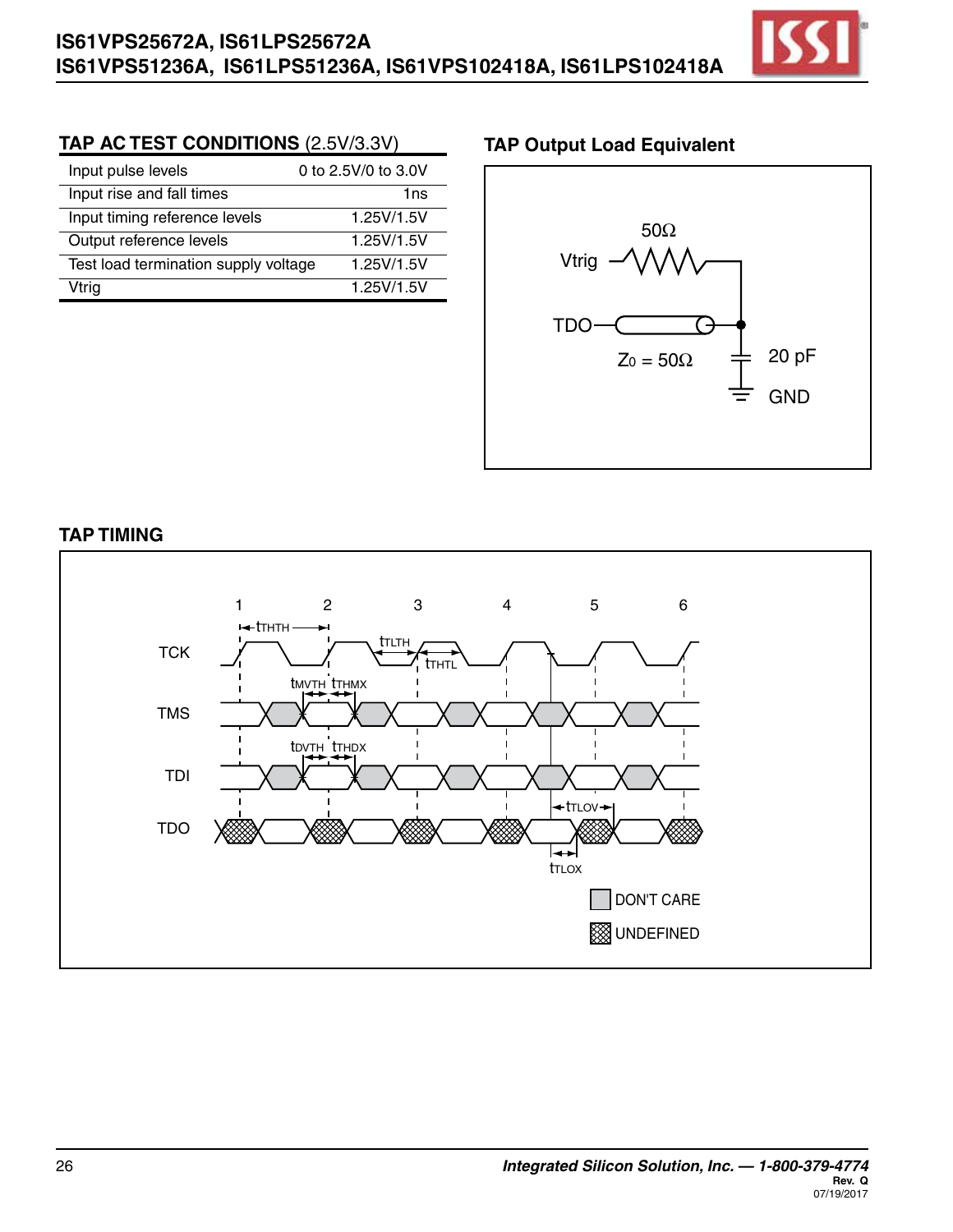

**209 Boundary Scan Order (256K X 72)**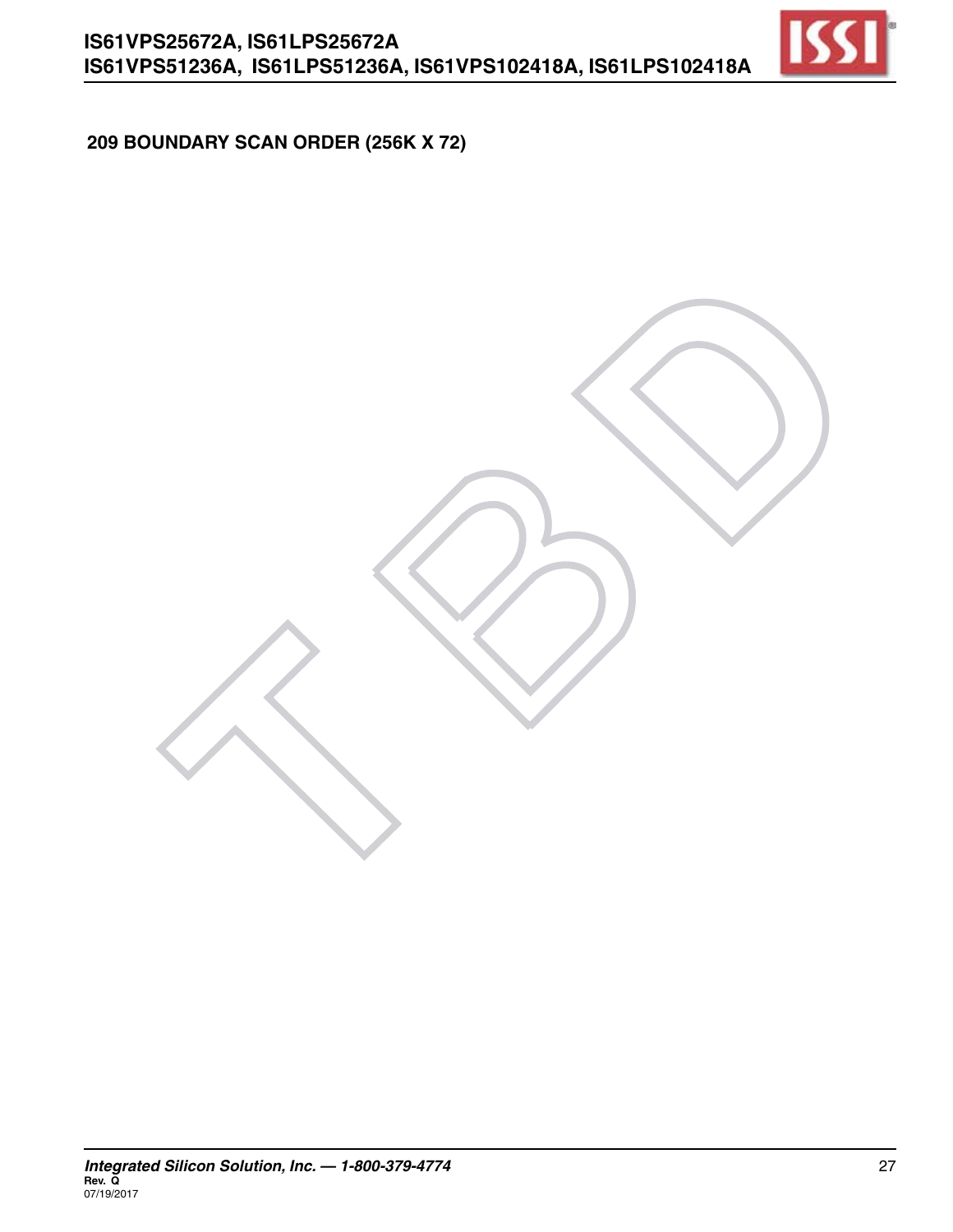

# **165 PBGA Boundary Scan Order (x 36)**

| Bit #          | <b>Name</b> | Signal Bump<br>ID | Bit # | <b>Signal</b><br><b>Name</b> | <b>Bump</b><br>ID | Bit # | <b>Signal</b><br><b>Name</b> | <b>Bump</b><br>ID | Bit # | <b>Signal</b><br><b>Name</b> | <b>Bump</b><br>ID |
|----------------|-------------|-------------------|-------|------------------------------|-------------------|-------|------------------------------|-------------------|-------|------------------------------|-------------------|
| 1              | <b>MODE</b> | 1R                | 21    | <b>DQb</b>                   | 11G               | 41    | <b>NC</b>                    | 1A                | 61    | <b>DQd</b>                   | 1J                |
| $\overline{c}$ | A           | 6N                | 22    | <b>DQb</b>                   | 11F               | 42    | CE <sub>2</sub>              | 6A                | 62    | <b>DQd</b>                   | 1K                |
| 3              | A           | 11P               | 23    | <b>DQb</b>                   | 11E               | 43    | <b>BWa</b>                   | 5B                | 63    | <b>DQd</b>                   | 1L                |
| 4              | A           | 8P                | 24    | <b>DQb</b>                   | 11D               | 44    | <b>BWb</b>                   | 5A                | 64    | <b>DQd</b>                   | 1M                |
| 5              | A           | 8R                | 25    | <b>DQb</b>                   | 10G               | 45    | $\overline{\text{BW}}$ c     | 4A                | 65    | <b>DQd</b>                   | 2J                |
| $\,6$          | A           | 9R                | 26    | <b>DQb</b>                   | 10F               | 46    | <b>BWd</b>                   | 4B                | 66    | <b>DQd</b>                   | 2K                |
| 7              | A           | 9P                | 27    | <b>DQb</b>                   | 10E               | 47    | CE <sub>2</sub>              | 3B                | 67    | <b>DQd</b>                   | 2L                |
| 8              | A           | 10P               | 28    | <b>DQb</b>                   | 10D               | 48    | <b>CE</b>                    | 3A                | 68    | <b>DQd</b>                   | 2M                |
| 9              | A           | 10R               | 29    | <b>DQb</b>                   | <b>11C</b>        | 49    | A                            | 2A                | 69    | <b>DQd</b>                   | 1 <sub>N</sub>    |
| 10             | A           | 11 <sub>R</sub>   | 30    | <b>NC</b>                    | 11A               | 50    | A                            | 2B                | 70    | A                            | 3P                |
| 11             | ZZ          | 11H               | 31    | A                            | 10A               | 51    | <b>NC</b>                    | 1B                | 71    | A                            | 3R                |
| 12             | <b>DQa</b>  | <b>11N</b>        | 32    | A                            | 10B               | 52    | <b>DQc</b>                   | 1 <sub>C</sub>    | 72    | A                            | 4R                |
| 13             | <b>DQa</b>  | 11M               | 33    | <b>ADV</b>                   | 9A                | 53    | <b>DQc</b>                   | 1D                | 73    | A                            | 4P                |
| 14             | <b>DQa</b>  | 11L               | 34    | <b>ADSP</b>                  | 9B                | 54    | <b>DQc</b>                   | 1E                | 74    | A1                           | 6P                |
| 15             | <b>DQa</b>  | 11K               | 35    | <b>ADSC</b>                  | 8A                | 55    | <b>DQc</b>                   | 1F                | 75    | A <sub>0</sub>               | 6R                |
| 16             | <b>DQa</b>  | 11J               | 36    | <b>OE</b>                    | 8B                | 56    | <b>DQc</b>                   | 1G                |       |                              |                   |
| 17             | <b>DQa</b>  | 10M               | 37    | <b>BWE</b>                   | 7A                | 57    | <b>DQc</b>                   | 2D                |       |                              |                   |
| 18             | <b>DQa</b>  | 10L               | 38    | $\overline{GW}$              | 7B                | 58    | <b>DQc</b>                   | 2E                |       |                              |                   |
| 19             | <b>DQa</b>  | 10K               | 39    | <b>CLK</b>                   | 6B                | 59    | <b>DQc</b>                   | 2F                |       |                              |                   |
| 20             | <b>DQa</b>  | 10J               | 40    | <b>NC</b>                    | 11B               | 60    | <b>DQc</b>                   | 2G                |       |                              |                   |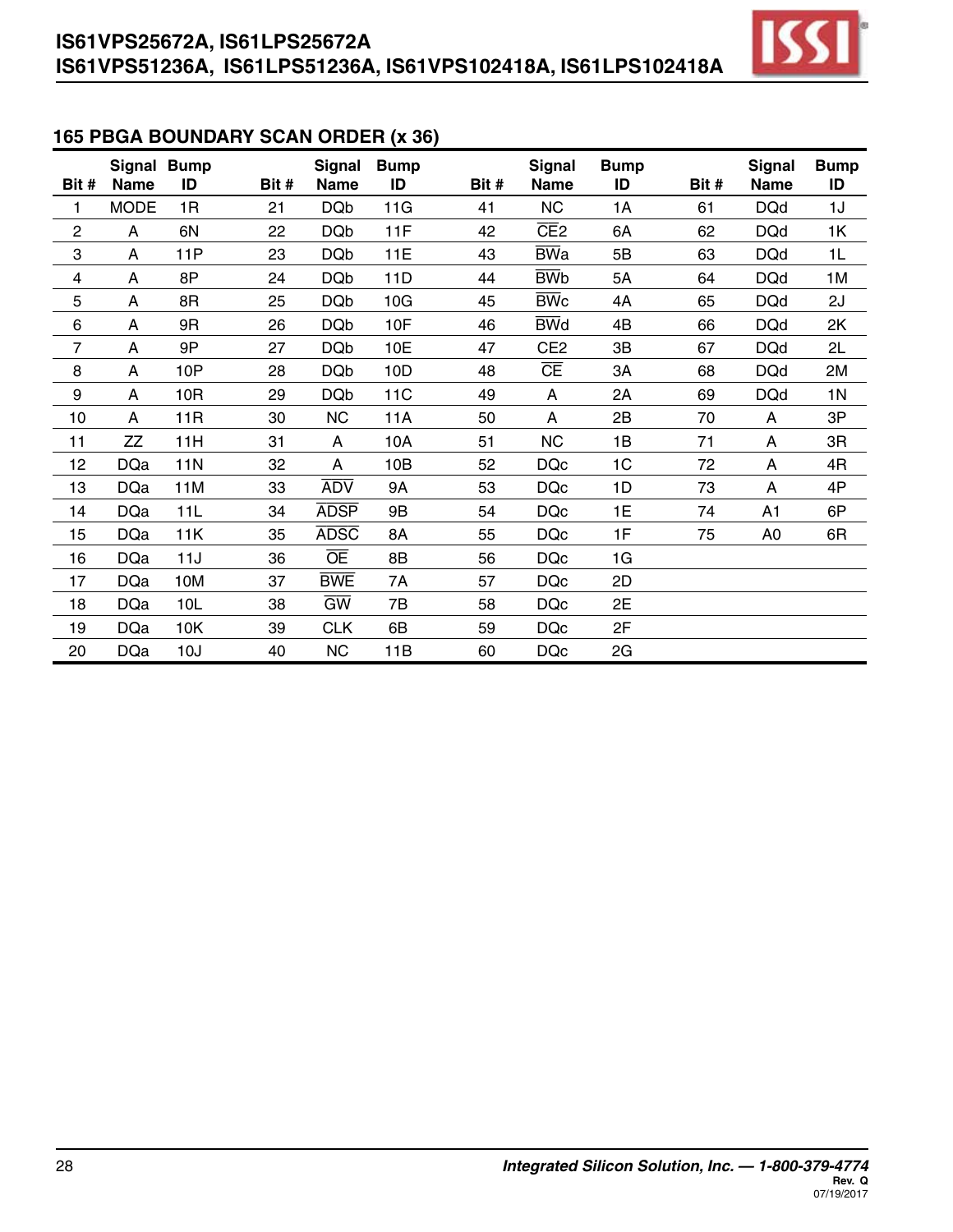

# **165 PBGA Boundary Scan Order (x 18)**

| Bit #                   | Signal Bump<br><b>Name</b> | ID              | Bit # | Signal<br><b>Name</b>  | <b>Bump</b><br>ID | Bit # | <b>Signal</b><br><b>Name</b> | <b>Bump</b><br>ID | Bit # | Signal<br><b>Name</b> | <b>Bump</b><br>ID |
|-------------------------|----------------------------|-----------------|-------|------------------------|-------------------|-------|------------------------------|-------------------|-------|-----------------------|-------------------|
| 1                       | <b>MODE</b>                | 1R              | 21    | <b>DQa</b>             | 11G               | 41    | <b>NC</b>                    | 1A                | 61    | <b>DQb</b>            | 1J                |
| $\mathbf 2$             | A                          | 6N              | 22    | <b>DQa</b>             | 11F               | 42    | CE <sub>2</sub>              | 6A                | 62    | <b>DQb</b>            | 1K                |
| 3                       | A                          | 11P             | 23    | <b>DQa</b>             | 11E               | 43    | <b>BWa</b>                   | 5B                | 63    | <b>DQb</b>            | 1L                |
| $\overline{\mathbf{4}}$ | A                          | 8P              | 24    | <b>DQa</b>             | 11D               | 44    | <b>NC</b>                    | 5A                | 64    | <b>DQb</b>            | 1M                |
| 5                       | A                          | 8R              | 25    | <b>DQa</b>             | 11C               | 45    | <b>BWb</b>                   | 4A                | 65    | <b>DQb</b>            | 1 <sub>N</sub>    |
| 6                       | A                          | 9R              | 26    | <b>NC</b>              | 10F               | 46    | <b>NC</b>                    | 4B                | 66    | <b>NC</b>             | 2K                |
| 7                       | A                          | 9P              | 27    | <b>NC</b>              | 10E               | 47    | CE <sub>2</sub>              | 3B                | 67    | <b>NC</b>             | 2L                |
| 8                       | A                          | 10P             | 28    | <b>NC</b>              | 10D               | 48    | CE                           | 3A                | 68    | <b>NC</b>             | 2M                |
| 9                       | A                          | 10R             | 29    | <b>NC</b>              | 10G               | 49    | A                            | 2A                | 69    | <b>NC</b>             | 2J                |
| 10                      | A                          | 11 <sub>R</sub> | 30    | A                      | 11A               | 50    | A                            | 2B                | 70    | A                     | 3P                |
| 11                      | ZZ                         | 11H             | 31    | A                      | 10A               | 51    | <b>NC</b>                    | 1B                | 71    | A                     | 3R                |
| 12                      | <b>NC</b>                  | <b>11N</b>      | 32    | A                      | 10B               | 52    | <b>NC</b>                    | 1 <sub>C</sub>    | 72    | A                     | 4R                |
| 13                      | <b>NC</b>                  | 11M             | 33    | <b>ADV</b>             | <b>9A</b>         | 53    | <b>NC</b>                    | 1D                | 73    | A                     | 4P                |
| 14                      | <b>NC</b>                  | 11L             | 34    | <b>ADSP</b>            | 9B                | 54    | <b>NC</b>                    | 1E                | 74    | A1                    | 6P                |
| 15                      | <b>NC</b>                  | 11K             | 35    | <b>ADSC</b>            | 8A                | 55    | <b>NC</b>                    | 1F                | 75    | A <sub>0</sub>        | 6R                |
| 16                      | <b>NC</b>                  | 11J             | 36    | <b>OE</b>              | 8B                | 56    | <b>NC</b>                    | 1G                |       |                       |                   |
| 17                      | <b>DQa</b>                 | 10M             | 37    | <b>BWE</b>             | 7A                | 57    | <b>DQb</b>                   | 2D                |       |                       |                   |
| 18                      | <b>DQa</b>                 | 10L             | 38    | $\overline{\text{GW}}$ | 7B                | 58    | <b>DQb</b>                   | 2E                |       |                       |                   |
| 19                      | <b>DQa</b>                 | 10K             | 39    | <b>CLK</b>             | 6B                | 59    | <b>DQb</b>                   | 2F                |       |                       |                   |
| 20                      | <b>DQa</b>                 | 10J             | 40    | <b>NC</b>              | 11B               | 60    | <b>DQb</b>                   | 2G                |       |                       |                   |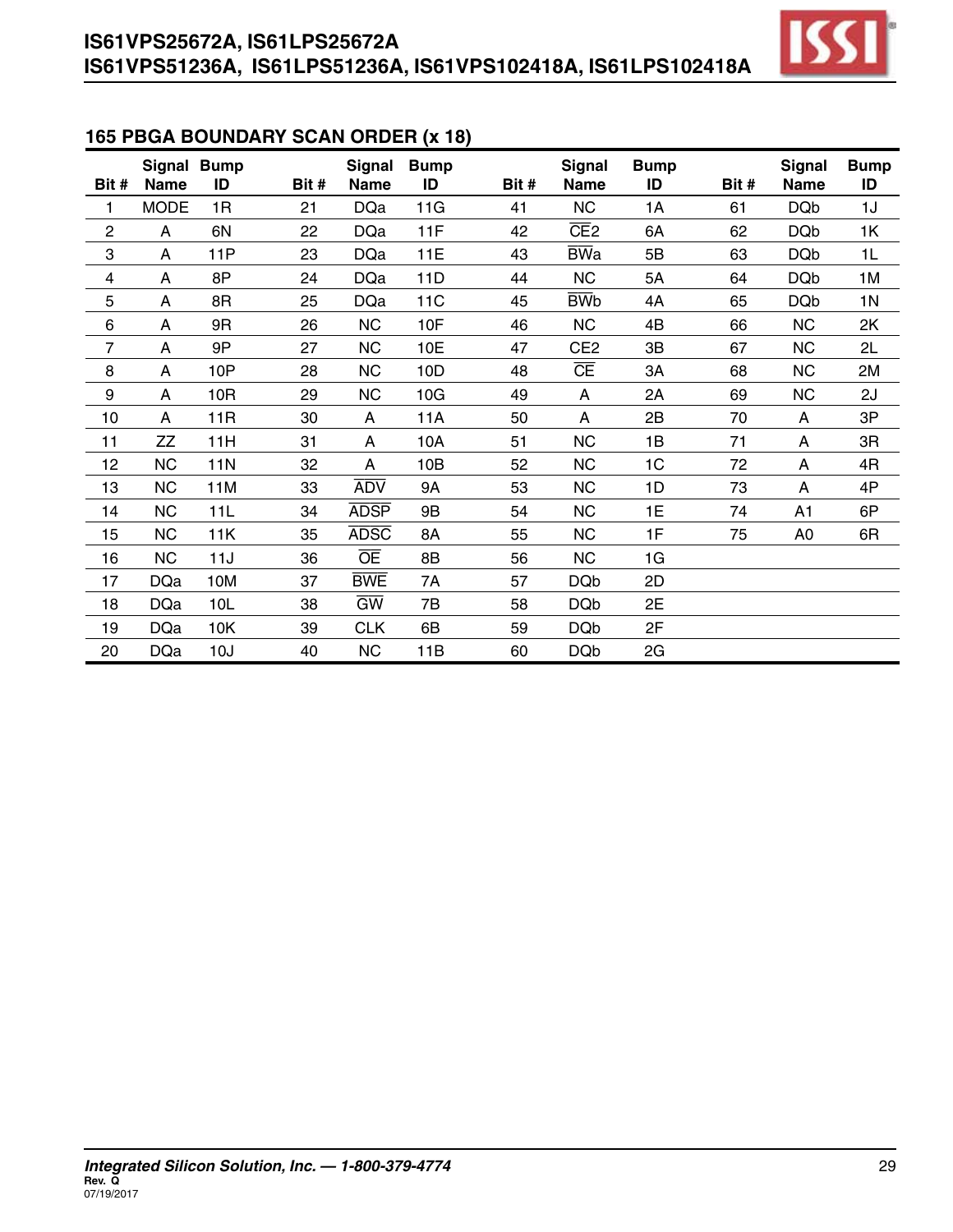

# **ORDERING INFORMATION (3.3V core/2.5V-3.3V I/O)**

# **Commercial Range: 0°C to +70°C**

| Configuration | <b>Frequency</b> | <b>Order Part Number</b> | Package             |
|---------------|------------------|--------------------------|---------------------|
| 512Kx36       |                  |                          |                     |
|               | 250              | IS61LPS51236A-250TQL     | 100 TQFP, Lead-free |
|               |                  | IS61LPS51236A-250B2      | 119 PBGA            |
|               |                  | IS61LPS51236A-250B3      | 165 PBGA            |
|               | 200              | IS61LPS51236A-200B2      | 119 PBGA            |
|               |                  | IS61LPS51236A-200B3      | 165 PBGA            |
| 1Mx18         |                  |                          |                     |
|               | 250              | IS61LPS102418A-250B2     | 119 PBGA            |
|               |                  | IS61LPS102418A-250B3     | 165 PBGA            |
|               | 200              | IS61LPS102418A-200B2     | 119 PBGA            |
|               |                  | IS61LPS102418A-200B3     | 165 PBGA            |
| 256Kx72       | 250              | IS61LPS25672A-250B1      | 209 PBGA            |
|               |                  | IS61LPS25672A-250B1L     | 209 PBGA, Lead-free |

#### **Industrial Range: -40°C to +85°C**

| Configuration | <b>Frequency</b> | <b>Order Part Number</b> | Package             |
|---------------|------------------|--------------------------|---------------------|
| 512Kx36       |                  |                          |                     |
|               | 250              | IS61LPS51236A-250B2I     | 119 PBGA            |
|               |                  | IS61LPS51236A-250B3I     | 165 PBGA            |
|               |                  | IS61LPS51236A-250B3LI    | 165 PBGA, Lead-free |
|               | 200              | IS61LPS51236A-200TQLI    | 100 TQFP, Lead-free |
|               |                  | IS61LPS51236A-200B2I     | 119 PBGA            |
|               |                  | IS61LPS51236A-200B2LI    | 119 PBGA, Lead-free |
|               |                  | IS61LPS51236A-200B3I     | 165 PBGA            |
|               |                  | IS61LPS51236A-200B3LI    | 165 PBGA, Lead-free |
| 1Mx18         |                  |                          |                     |
|               | 250              | IS61LPS102418A-250TQLI   | 100 TQFP, Lead-free |
|               |                  | IS61LPS102418A-250B2I    | 119 PBGA            |
|               |                  | IS61LPS102418A-250B3I    | 165 PBGA            |
|               | 200              | IS61LPS102418A-200TQLI   | 100 TQFP, Lead-free |
|               |                  | IS61LPS102418A-200B2I    | 119 PBGA            |
|               |                  | IS61LPS102418A-200B3I    | 165 PBGA            |
| 256Kx72       | 250              | IS61LPS25672A-250B1I     | 209 PBGA            |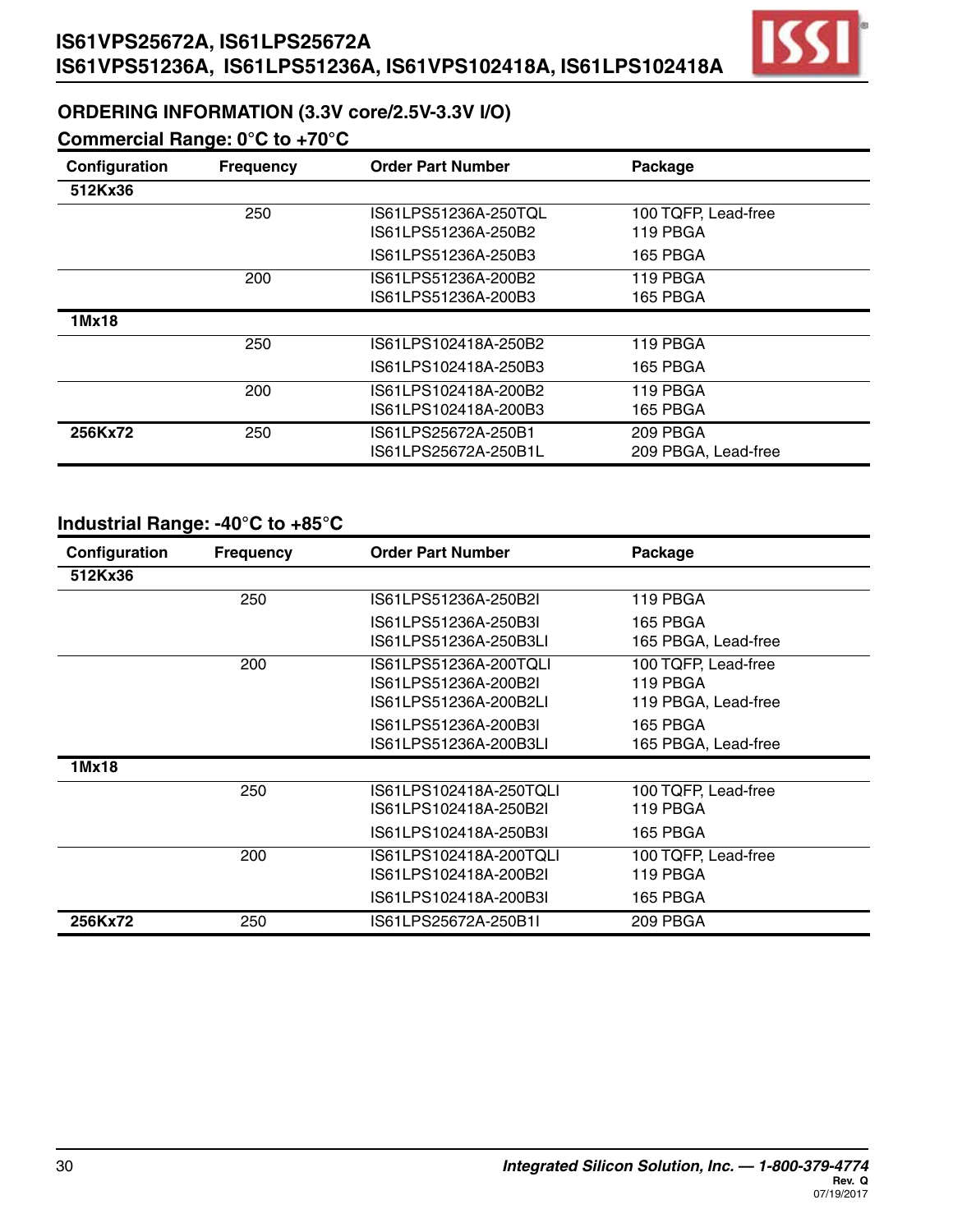

# **ORDERING INFORMATION (2.5V core/2.5V I/O)**

# **Commercial Range: 0°C to +70°C**

| Configuration | <b>Frequency</b> | <b>Order Part Number</b> | Package             |
|---------------|------------------|--------------------------|---------------------|
| 512Kx36       |                  |                          |                     |
|               | 250              | IS61VPS51236A-250B2      | 119 PBGA            |
|               |                  | IS61VPS51236A-250B3      | 165 PBGA            |
|               |                  | IS61VPS51236A-250B3L     | 165 PBGA, Lead-free |
|               | 200              | IS61VPS51236A-200B2      | 119 PBGA            |
|               |                  | IS61VPS51236A-200B3      | 165 PBGA            |
| 1Mx18         |                  |                          |                     |
|               | 250              | IS61VPS102418A-250TQL    | 100 TQFP, Lead-free |
|               |                  | IS61VPS102418A-250B2     | 119 PBGA            |
|               |                  | IS61VPS102418A-250B3     | 165 PBGA            |
|               | 200              | IS61VPS102418A-200B2     | 119 PBGA            |
|               |                  | IS61VPS102418A-200B3     | 165 PBGA            |
| 256Kx72       | 250              | IS61VPS25672A-250B1      | 209 PBGA            |
|               |                  | IS61VPS25672A-250B1L     | 209 PBGA, Lead-free |

# **Industrial Range: -40°C to +85°C**

| Configuration | <b>Frequency</b> | <b>Order Part Number</b>                      | Package                         |
|---------------|------------------|-----------------------------------------------|---------------------------------|
| 512Kx36       |                  |                                               |                                 |
|               | 250              | IS61VPS51236A-250B2I                          | 119 PBGA                        |
|               |                  | IS61VPS51236A-250B3I                          | 165 PBGA                        |
|               | 200              | IS61VPS51236A-200TOLI<br>IS61VPS51236A-200B2I | 100 TQFP, Lead-free<br>119 PBGA |
|               |                  | IS61VPS51236A-200B3I                          | 165 PBGA                        |
|               |                  | IS61VPS51236A-200B3LI                         | 165 PBGA, Lead-free             |
| 1Mx18         |                  |                                               |                                 |
|               | 250              | IS61VPS102418A-250B2L                         | 119 PBGA                        |
|               |                  | IS61VPS102418A-250B3I                         | 165 PBGA                        |
|               | 200              | IS61VPS102418A-200B2I                         | 119 PBGA                        |
|               |                  | IS61VPS102418A-200B3I                         | 165 PBGA                        |
| 256Kx72       | 250              | IS61VPS25672A-250B1I                          | 209 PBGA                        |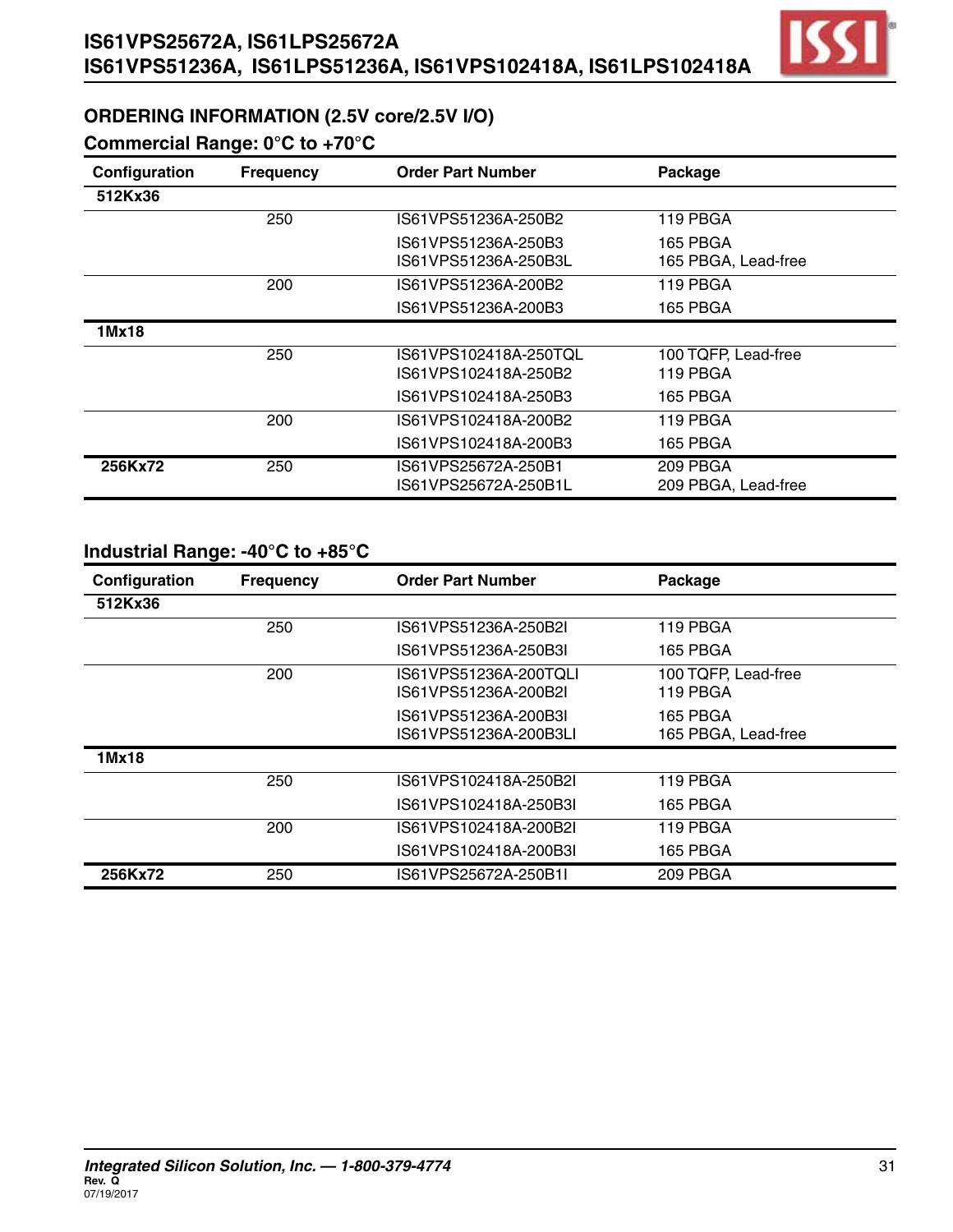

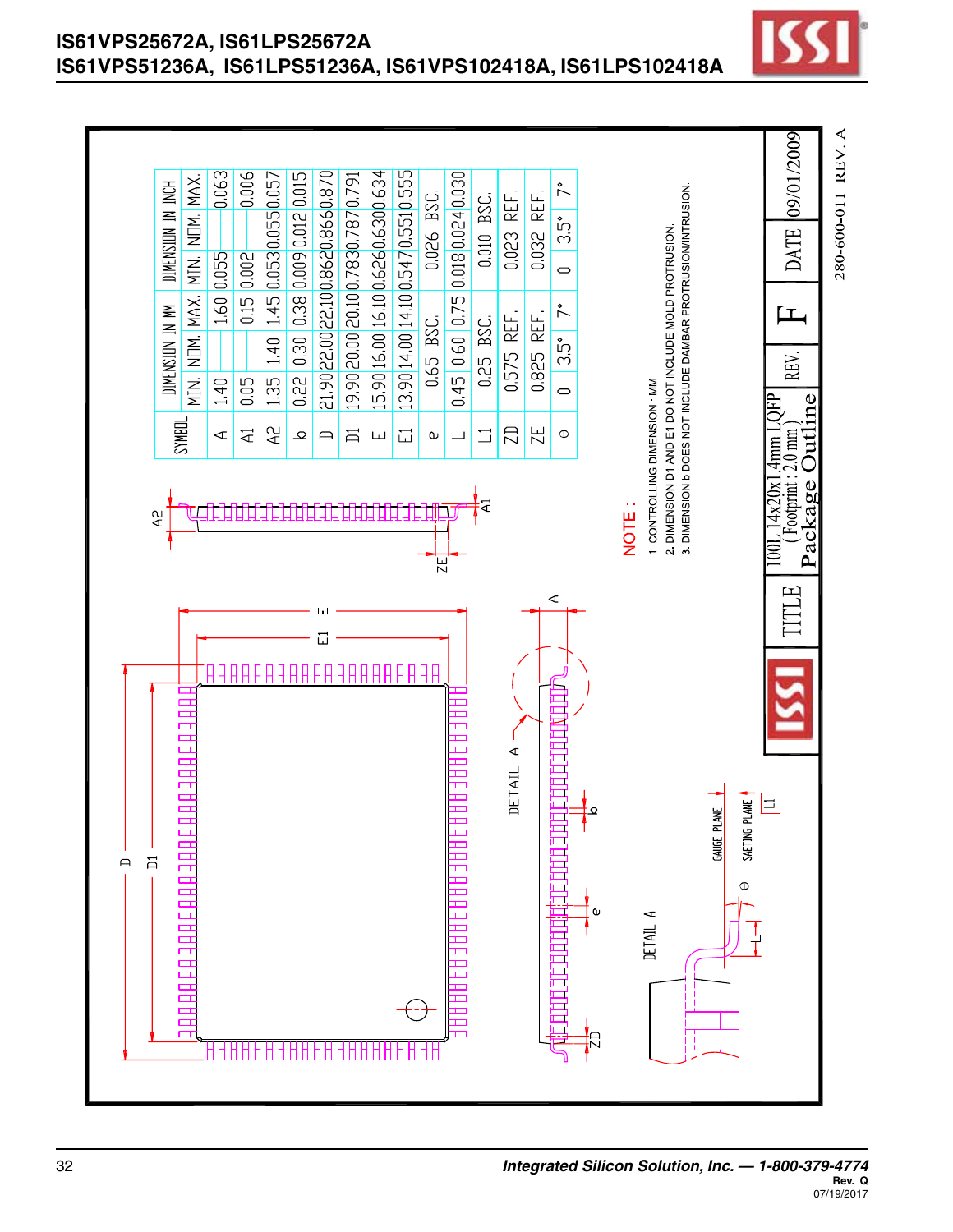

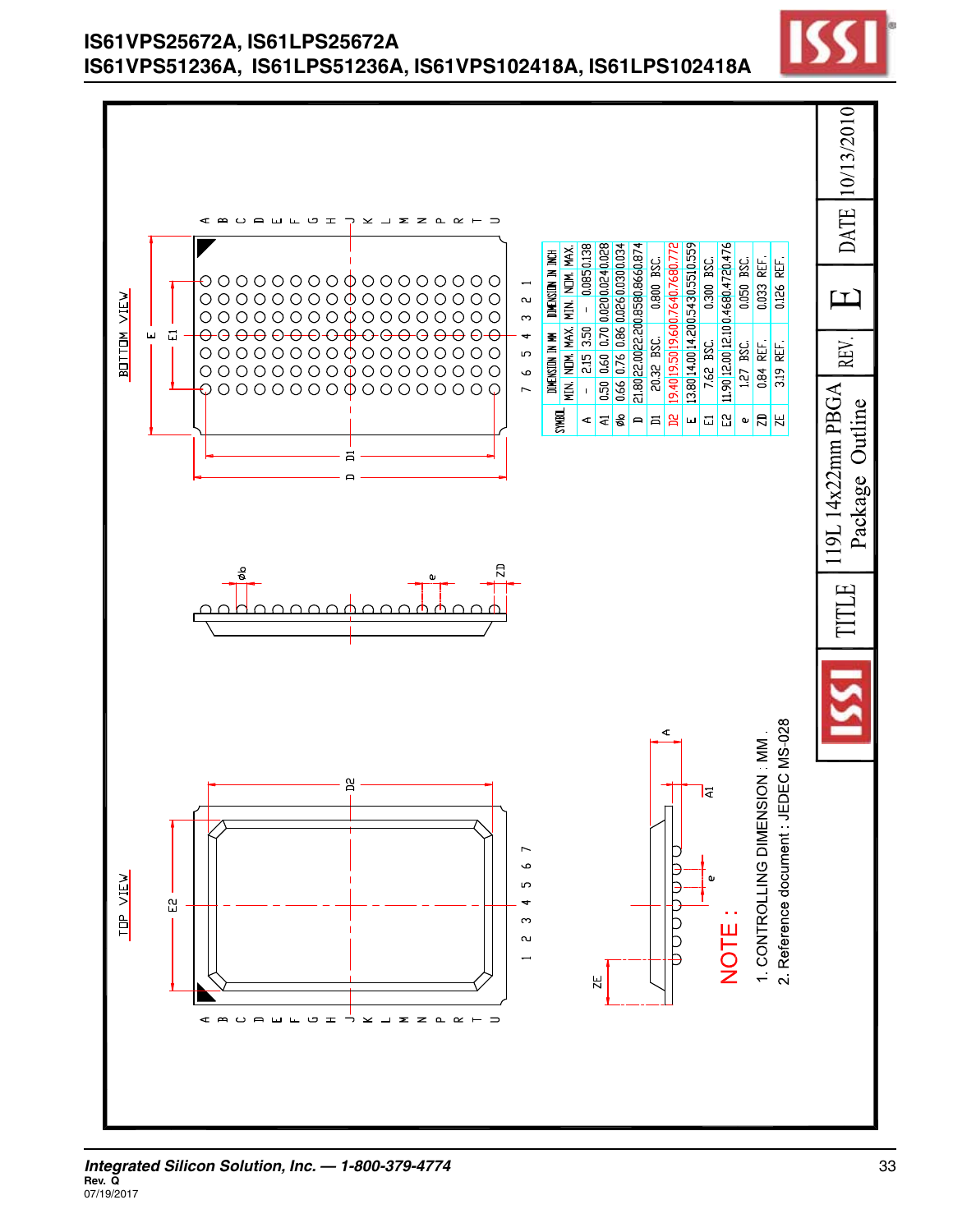